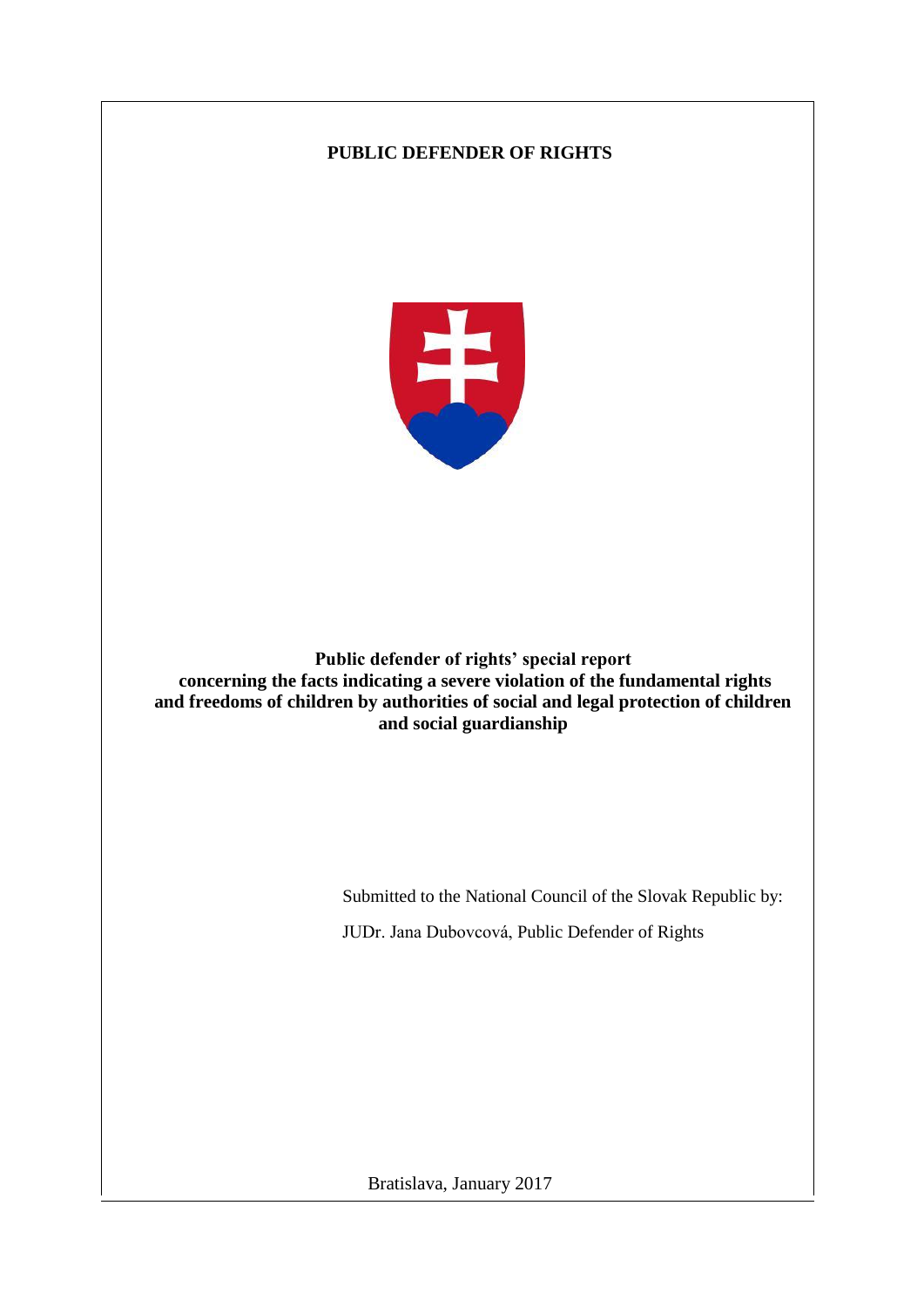### **Special Report by the Public Defender of Rights**

concerning the facts indicating a severe violation of the fundamental rights and freedoms of children by authorities of social and legal protection of children and social guardianship and a proposal that the report be discussed at the next session of the National Council of the Slovak Republic

**Pursuant to §24 of Act No. 564/2001 Coll. on the Public Defender of Rights,** as amended, "[if] the public defender of rights ascertains facts indicating that the violation of a fundamental right or freedom is a severe one, or that it affects a larger number of individuals, he/she may submit a special report to the National Council. The special report may also include a proposal that the report be discussed at the next session of the National Council."

As already known from the previous reports by the public defender of rights, I have repeatedly found, during the discharge of my official duties, violations of the fundamental rights of children caused by actions or omissions to act by some of the authorities responsible for the social and legal protection of children and social guardianship. Some of the violations have been caused by an individual error, workflow organisation and/or excessive workload of an understaffed department. Others, however, have shown signs of a system-level error, an error which always requires more radical measures and changes. The system-level shortcomings already identified with respect to actions taken by authorities in charge of the social and legal protection of children and social guardianship – which even result in violations of some of the fundamental rights of children – include, for example, a failure to respect the child's right to be heard in any judicial and administrative proceedings affecting the child, the pursuit of the child's rights and legitimate interests with all the due care in proceedings where the child's rights are in conflict with the rights of the child's guardians, placement of children in schools and access to education and training, the legislative framework for the placement of children into the re-educational system, and conditions of reeducation.

**In 2016,** I commissioned the Office of the Public Defender of Rights to conduct an investigation concerning the protection of the fundamental rights and freedoms of children subject to re-education, as well as in other domains of the system for the social and legal protection of children. The purpose of the investigation was to ascertain whether the system of the social and legal protection of children under its current setup and rules of operation is capable of providing the full protection of, and compliance with the rights of the child guaranteed under the Convention on the Rights of the Child, and whether the system-level setup and operation also serves as a guarantee of the constitutional right of the child to special protection.

The findings made with respect to the operation of the social and legal protection authorities in the areas under review indicate that the procedures currently applied by those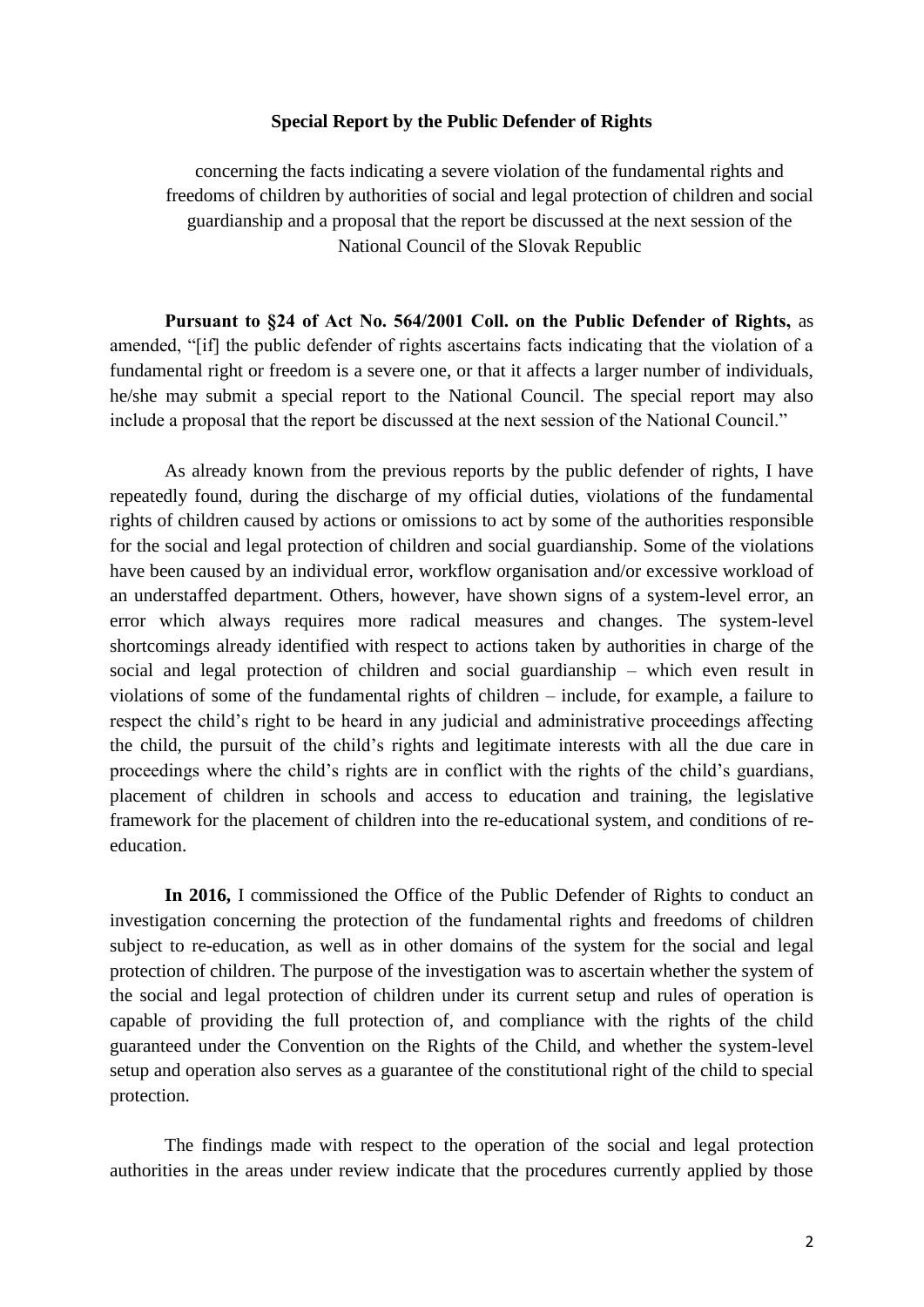authorities lead to severe violations of the fundamental rights and freedoms of children. These procedures have a systemic character, therefore, they affect a large number of individuals – children.

The fact that the consequences of the identified procedures followed by public authorities affect the defenceless children and that the children's rights are severally violated by the public authorities which are responsible for the protection of the rights of children constitute both the legal and moral grounds for the submission of this special report. The fact that the violation of fundamental rights affects a large number of children constitutes both the legal and moral grounds for my request to have this report discussed at the next session of the National Council of the Slovak Republic (hereinafter only referred to as the "National Council").

**I hereby submit to the National Council the special report accompanied by a proposal to have it discussed at the National Council's next session.**

I.

**Pursuant to Article 12(1) of the Constitution of the Slovak Republic** (hereinafter only referred to as the "Constitution"), all people are free and equal in dignity and rights, their fundamental rights and freedoms are vested, inalienable, imprescriptible and irrevocable. According to Article 14 of the Constitution, everyone has the capacity to have rights.

The fundamental rights and freedoms are not a gift donated by the state, but are vested in a person at birth, some rights are even vested in a nasciuturus, i.e., the child inside the body of his/her mother provided that the child will be born alive. The above consideration implies that the children, too, are entitled to enjoy all fundamental rights and freedoms. According to our civil law, however, a person acquires the full legal capacity only upon attaining the legal age of majority, i.e., 18 years of age. The Slovak legislation also reflects this fact; the last sentence of Article 14(1) of the Constitution provides that **the special protection is guaranteed to the children and juvenile persons.** The special protection is provided and ensured by the state through its bodies.

§6 of Act No. 305/2005 Coll. on social and legal protection of children and social guardianship, as amended, (hereinafter only referred to as the "Act on Social and Legal Protection of Children and Social Guardianship") specifies the basic principle to be followed by the **authorities of social and legal protection of children and social guardianship, the Centre for International Legal Protection of Children and Youth, municipal authorities, higher territorial units, legal or natural persons, accredited entities and entities implementing measures of social and legal protection of children and social guardianship** under which **all these entities are obliged to make sure that the rights of the child are not endangered or violated.**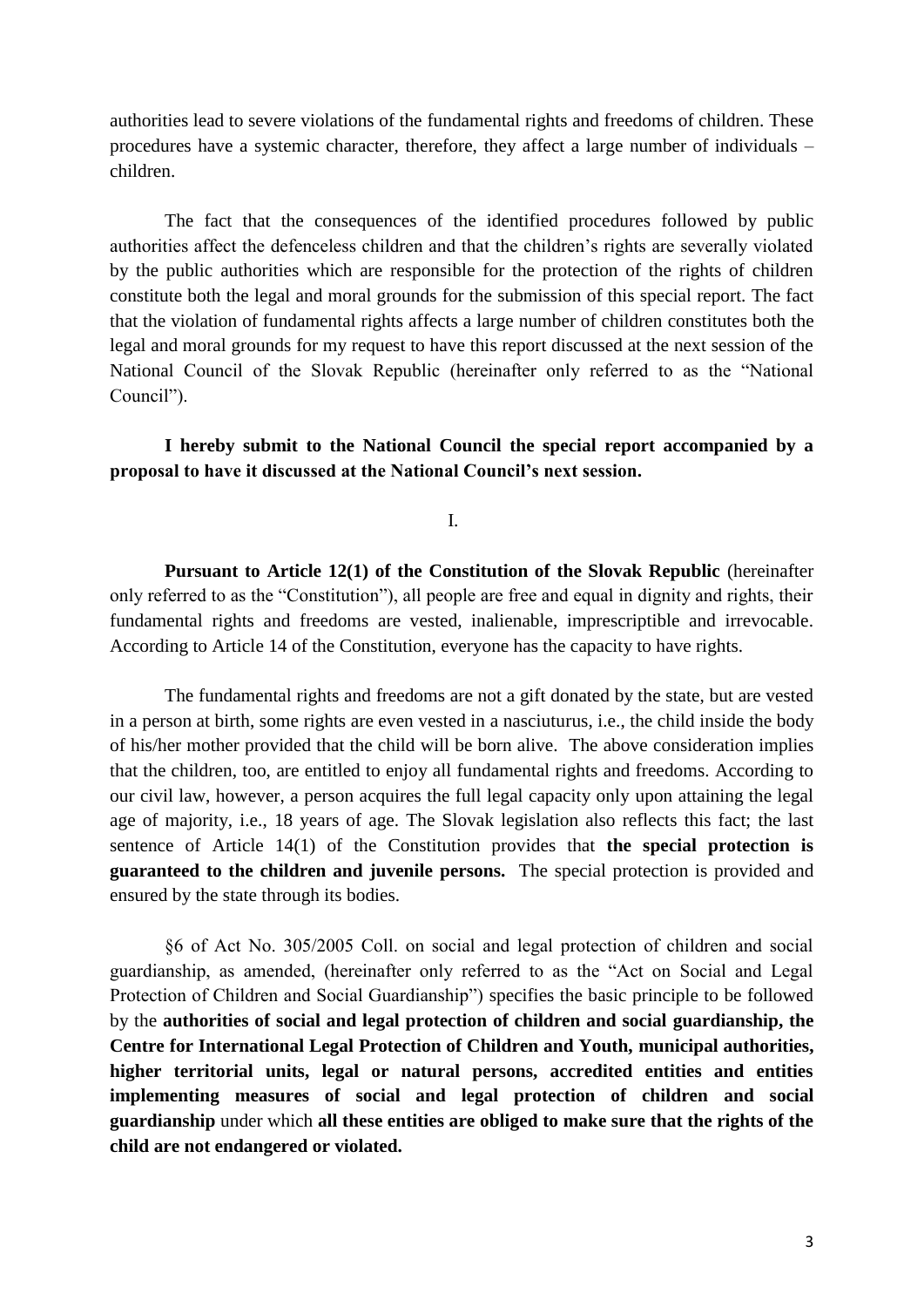By implementing measures, all aforementioned bodies, legal and natural persons provide the protection and care to the child that are necessary for the child's wellbeing and protection of his/her legally protected interests, **while respecting the child's rights granted under the international convention.**

**For children temporarily or permanently deprived of their family environment,**  or in whose own best interests cannot be allowed to remain in that environment**, Article 20 of the Convention on the Rights of the Child specifically stipulates** that they **shall be entitled to special protection and assistance provided by the state.**

I have been pointing at the shortcomings in social and legal protection of children and social guardianship, which often even result in a violation of the fundamental rights and freedoms of children, since 2012. To give a more comprehensive picture I consider it important to recall, for example, the following:

- a) **The 2012 report by the public defender of rights** presenting the results from an investigation which revealed that social and legal protection authorities have for several years failed to act in a number of cases involving children of Slovak parents who had found themselves abroad without parental care. Due to such omissions to act, Slovak children ended up abroad without appropriate assistance, including even in such cases where their situation was addressed by competent foreign authorities by proposals for their adoption, which were then referred to courts for decision. Following my notification, both the approach and procedures changed, including thanks to personnel changes in the management and administration of the Centre for International Legal Protection of Children.
- **b) The 2013 report by the public defender of rights concerning the fulfilment of the state's obligation to protect the child's rights and interests in the case of conflict of legitimate interests – conflicting rights.** The investigation showed, among other things, that, in proceedings affecting the child, not all children had been given an opportunity to be heard in the proceedings and/or present their view of the matters affecting them. They were usually not heard directly by courts, and guardians ad litem had sought the child's opinion only when requested by a court to do so, which was not always the case. At the same time, comments provided by the children's guardians showed that if they had been asked by a court to seek a child's opinion they had usually presented their own opinion which they had formed based on their conversations with children, that is, they had presented the court with their own interpretation of the child's opinion. Even the courts did not see this practice as a problem.
- c) **The 2014 summary report on the investigation concerning the compliance with the fundamental rights and freedoms of minor children placed in re-educational centres in the Slovak Republic,** which proved the long-lasting system-level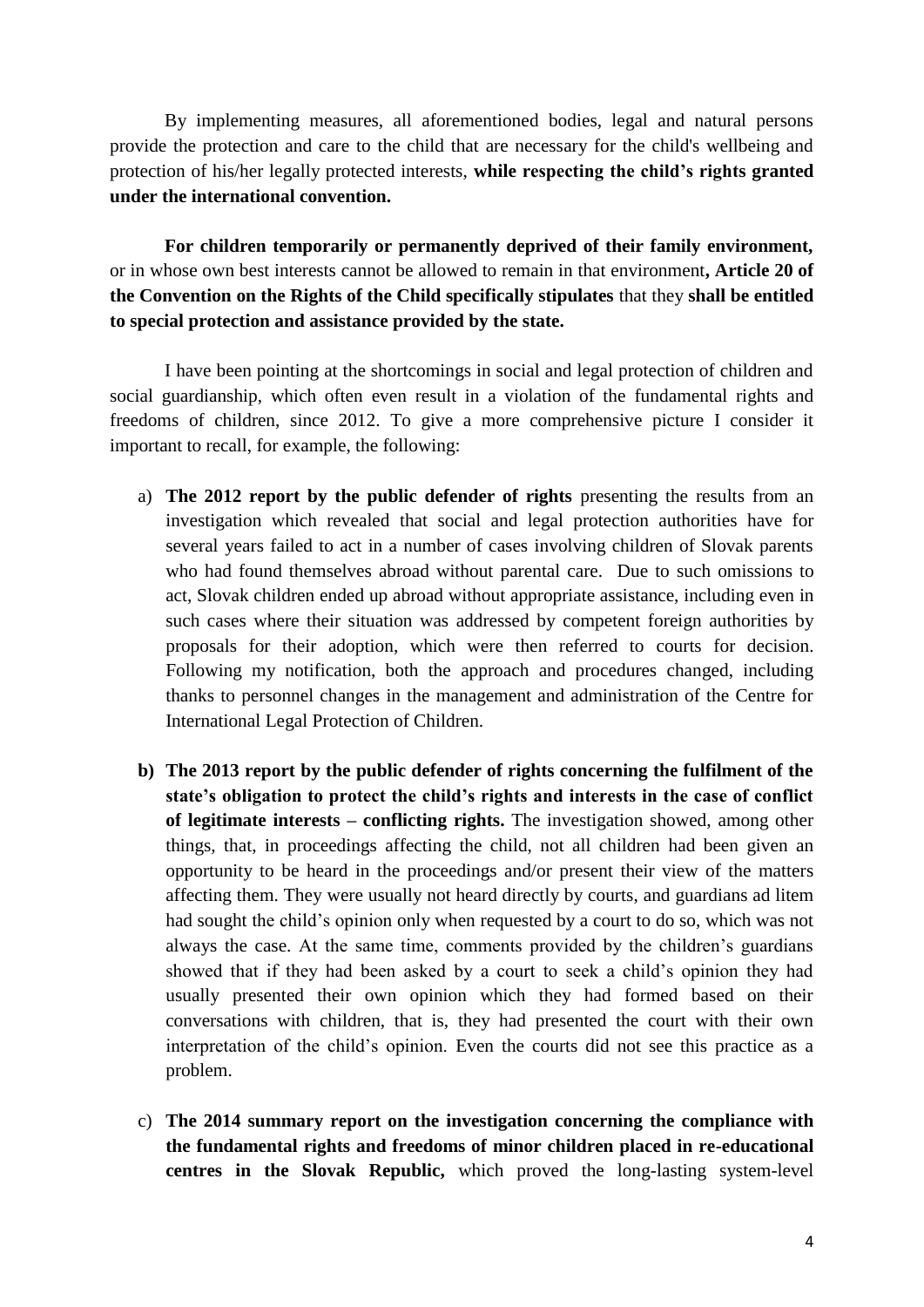deficiencies in the organisation and performance of re-educational programmes for children and youth. One of the major issues is that re-education is provided in Slovakia solely in an institutional setting. No consideration is given to the child's interests or talents upon their inclusion in a re-educational programme. The use of inadmissible practices and punishments was identified, including long-outdated educational practices and measures, including a 24-hour solitary confinement of children not due to health but due to "educational" reasons. In addition, education provided by re-educational institutions was of low quality, they did not work at all with the families and the environment to which a re-educated child is to return. Success in re-education is not measured and assessed.

- d) **The 2015 report by the public defender of rights** which highlights the shortcomings identified during unannounced on-site inspections carried out in order to assess the quality of care, education and nutrition provided to children in re-educational centres in Vráble and Trstín, in children's home in Dobšiná and children's home Satelit in Rožňava, and in the diagnostic centre for children in Bratislava.
- e) **The 2016 report by the public defender of rights on the exercise of the fundamental right of the child to be heard in civil judicial proceedings** which clearly shows that the practice currently followed by courts in civil law proceedings does not ensure the opportunity for all children who are capable of formulating their own opinions on matters affecting them to express their opinions in the respective proceedings. To see a court directly hear the child in judicial proceedings is very rare. The investigation also proved that the long accepted and regular judicial and legal practice in the Slovak Republic is that courts interact with children indirectly – through their guardians, counsels and written documents. Direct interactions between the court and the child are a rare exception. Another established practice is that the child is not represented by a legal counsel before the courts, save for criminal proceedings. Administrative and judicial authorities act and decide about the child, not with the child. The child is an object, rather than a subject of their proceedings.

Even though the above reports examined different aspects of the social and legal protection of children, their findings show that the practices applied by competent authorities have one crucial thing in common – the authorities responsible for the protection of the rights of the child **usually act so as to make sure that the functioning of their institution is undisturbed.** Their conduct and practice were not shaped and determined by the right of the child, but it was their institutional need that had a decisive influence on their actions. Their official procedures were thus characterised by a mechanical approach and the actions they took were merely formal. **The best interests of the child were only verbally described as their priority, but their actual conduct and actions did not live up to that.** The examination of petitions filed in 2016 also led to similar findings.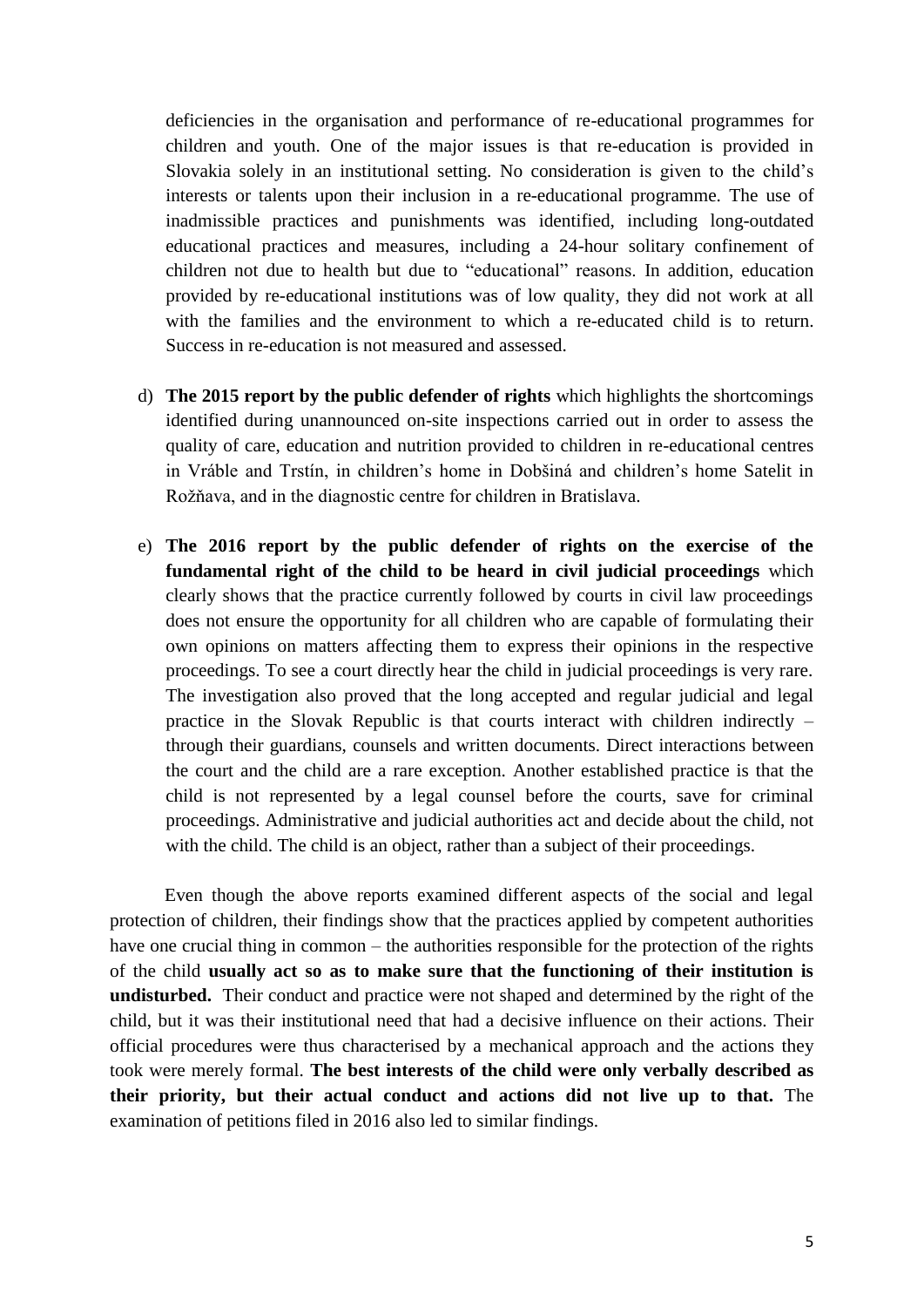**The best interests of the child** is one of the most important principles that need be followed in order to achieve the full and effective realisation of all rights of the child. Under §3(3) of the Act on Social and Legal Protection of Children and Social Guardianship, the best interests of the child shall be a primary consideration when choosing and implementing measures for the social and legal protection of children and social guardianship. The best interests of the child are governed by **Article 3(1) of the Convention on the Rights of the Child** which stipulates that in all actions concerning children, whether undertaken by public or private social welfare institutions, courts of law, administrative authorities or legislative bodies, the best interests of the child shall be a primary consideration.

**The UN Committee on the Rights of the Children** emphasises that the child's best interests need be perceived as a threefold concept:

### a) **A substantive right of the child.**

The **right** of the child to have his or her best interests assessed and taken as a **primary consideration** when different interests are being considered in order to reach a decision on the issue at stake, and the guarantee that this right will be implemented whenever a decision is to be made concerning a child, a group of identified or unidentified children or children in general. **The best interests of the child are hence his/her right as well.**

#### b) **A fundamental, interpretative legal principle.**

If a legal provision is open to more than one interpretation, the interpretation which most effectively serves the child's best interests should be chosen.

### c) **A rule of procedure.**

1

Whenever a decision is to be made that will affect a specific child, an identified group of children or children in general, the decision-making process must include an evaluation of the possible impact (positive or negative) of the decision on the child or children concerned. Assessing and determining the best interests of the child require procedural guarantees, including mechanisms to evaluate the results. States must put in place a transparent and objective process for all decisions concerning children that are made by a legislator, judges or administrative bodies. The justification of a decision must clearly show what circumstances and criteria were considered by the state when deciding on what is in the best interests of the child and how the child's interests have been weighed against other considerations, including that the child's bests interest was taken into consideration.

In addition, the justification of a decision taken by a decision-making authority should also include arguments reflecting the opinion presented by the child, the decision should be delivered to the child, and the child should be notified of the outcome of the proceedings. The decision, including its consequences, should also be explained to the child in an appropriate manner.

<sup>&</sup>lt;sup>1</sup> The UN Committee for the Rights of the Child, General comment No. 14 of 29 May 2013 on the right of the child to have his or her best interests taken as a primary consideration, pg. 2.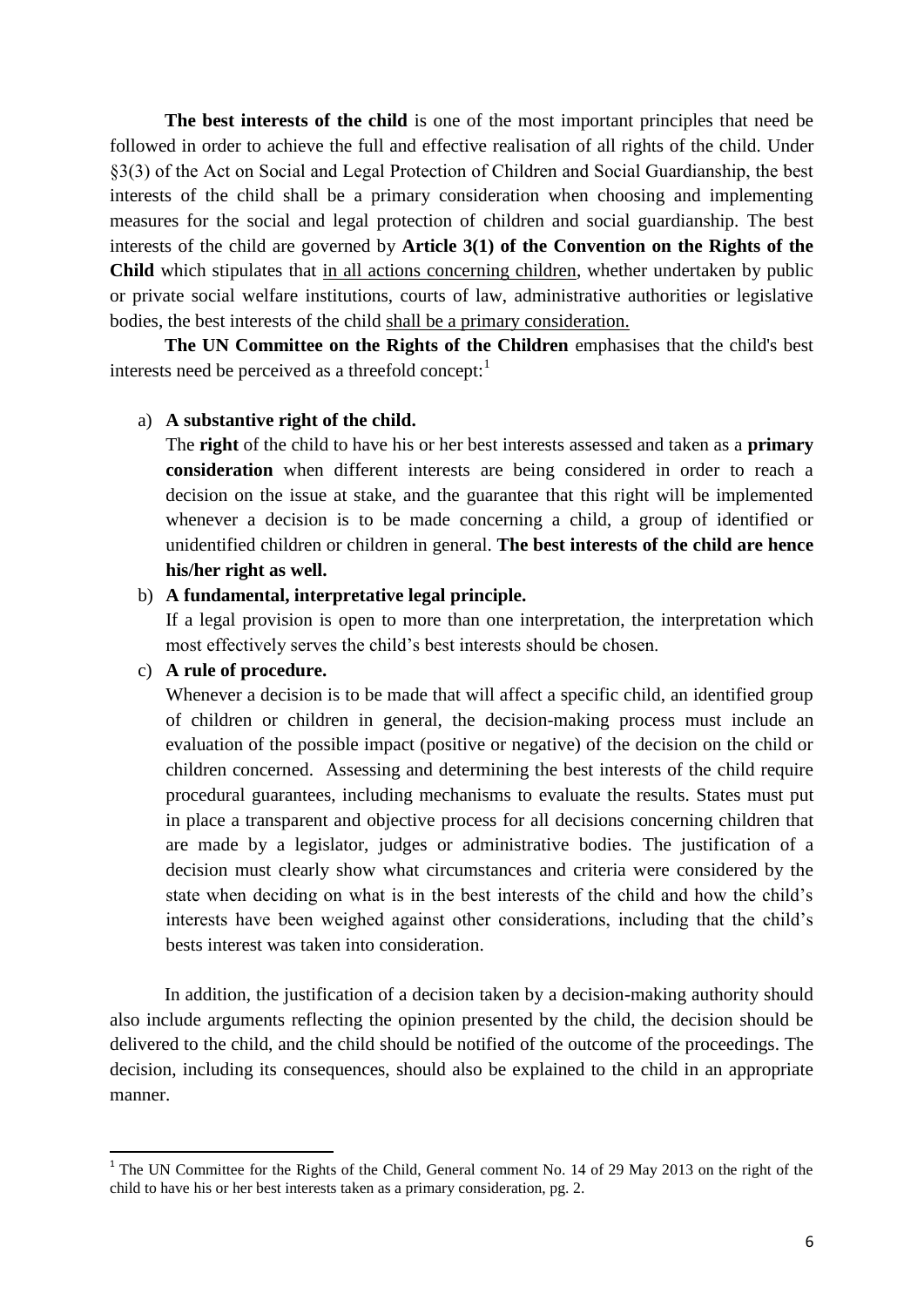**In 2016,** in light of the findings obtained from previous petitions, I looked into the protection of the rights of children who were left without parents, who were taken away from their family environment, who had been abandoned by parents or whose parents' parental rights and obligations had been temporarily restricted.

One of the petitions I investigated in 2016 was a petition concerning **social rehabilitation centre Čistý deň**, with address at Hodská cesta 1228, 924 01 Galanta (hereinafter only referred to as "Čistý deň"). Similarly as was the case with re-educational centres, the findings from the investigation of this petition have proven that the problem is not just this particular rehabilitation centre alone, but that the system as such suffers from a multitude of deficiencies which result in the violation of the children's fundamental rights.

#### The purpose of a rehabilitation centre as defined by law:

**Pursuant to §63(1) of the Act on Social and Legal Protection of Children and Social Guardianship, a rehabilitation centre "is established to actuate inner capacities of children and adults to recover from mental, physical and social consequences of drugrelated or other addictions and to reintegrate into a natural community setting."**

The foregoing provision clearly implies that the only purpose of social rehabilitation centres defined by law is to **actuate inner capacities of** children and adults **to recover from** mental, physical and social **consequences of addiction.** It follows from the above definition of the purpose of rehabilitation centres that they are exclusively intended for **individuals**  (both children and adults) who **are recovering from mental, physical and/or social consequences of addiction.** It means that in order for a child and/or adult to be placed in a rehabilitation centre, he/she must be recovering from the consequences of addiction. This condition – i.e., whether the individual is recovering from the consequences of addiction – constitutes a demonstrable fact. Where an individual wishes to be admitted to a rehabilitation centre, it also gives raise to legal implications. The reason is that proving and/or a failure to prove that the individual is recovering from the consequences of addiction (pursuant to §63(1) of the Act on Social and Legal Protection of Children and Social Guardianship) carries legal implications in the form of an establishment of a legal relationship arising from the placing/non-placing of that individual in a rehabilitation centre. In accordance with said legislative provision, the centre may only admit an individual who is recovering from the consequences of addiction.

The Constitution grants children the right to special protection (Article 41(1) of the Constitution). The state has undertaken to provide this special protection to children and juveniles through its bodies. Legally protected interests are the ones granted the special protection by the law, i.e., interests supported by a positive legislative norm, unlike mere factual interests. For the sake of the protection of the child's fundamental right to personal liberty (Article 17(1) and (2) of the Constitution), to personal integrity and privacy (Article 16(1) of the Constitution), and to protection from arbitrary interference with private and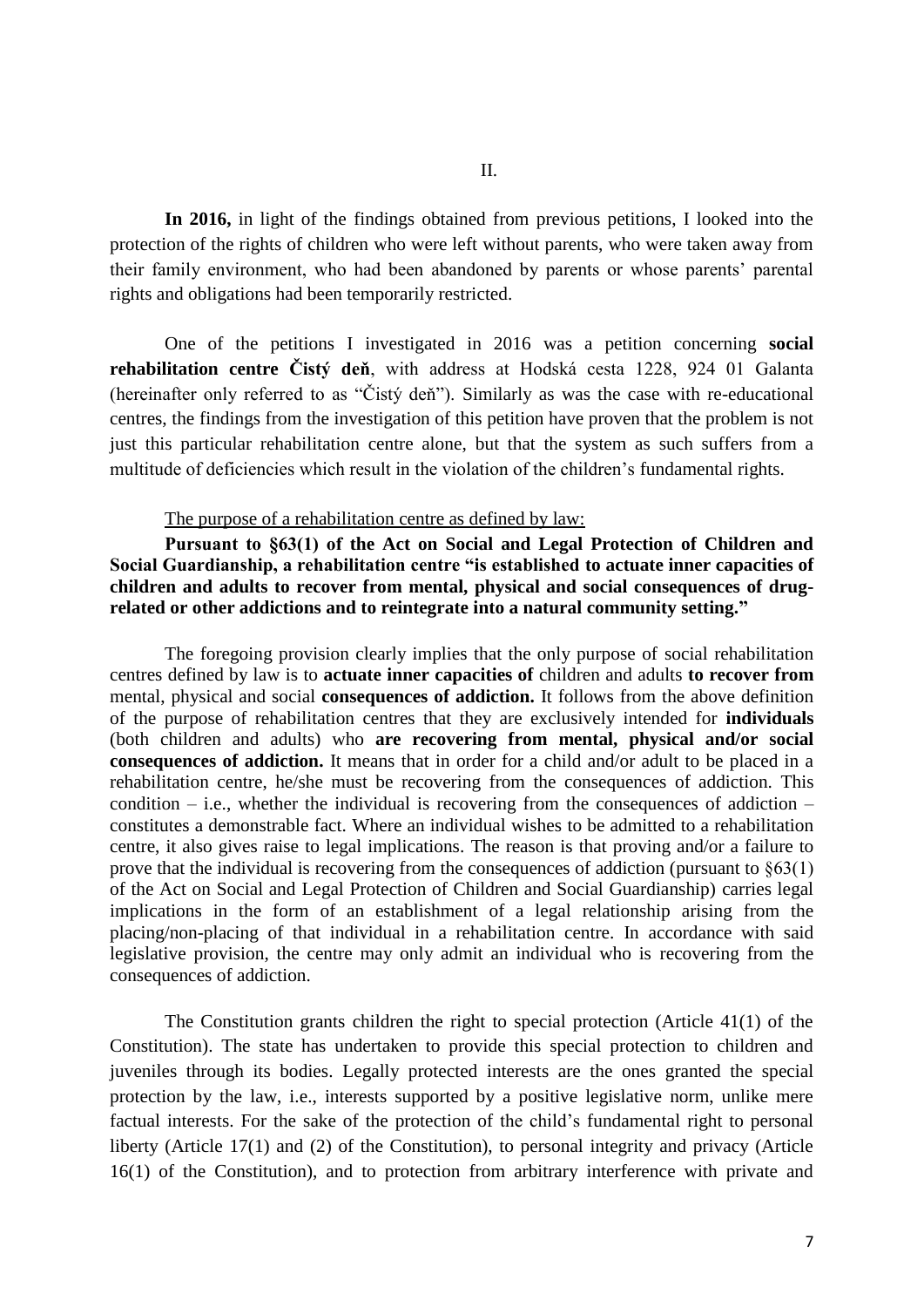family life (Article 19(2) of the Constitution), the competent authority, when deciding about the placement of a child in a rehabilitation centre, must have a clear proof that the child is recovering from the consequences of addiction.

Neither the Office of Labour, Social Affairs and Family (hereinafter only referred to as the "labour office") nor the rehabilitation centre are treatment facilities, that is, they do not provide treatment or diagnostic services to addicted persons, therefore, they are not in the position to prove, by own judgment and conduct, that a child or any other individual is/is not addicted and recovering/not recovering from the consequences of addiction. It is a specific issue that needs be assessed by experts in medicine.

My findings, however, have shown that **some children** who were placed in Čistý deň rehabilitation centre by a court decision **had, unfortunately, not been previously diagnosed as addicts and, on top of that, they had not undergone the necessary detoxification programme at all.** If their previous addiction had not been established, it could hardly be proved in a legally relevant manner that the children were recovering from the consequences of addiction at the time when the decision was made. This fact, along with the fact that the children's rights and legitimate interests were not afforded an independent legal representation before administrative and judicial authorities and that no proper and due care was given to the protection of their rights raise not only the question of how it is possible that the children enjoying the special protection have been under these circumstances and in breach of §63(1) of the Act on Social and Legal Protection of Children and Social Guardianship placed in the rehabilitation centre, but, in particular, the question of how the system of social and legal protection is actually applied in the work of our institutions. Who does it protect?

The pattern in the investigated cases was as follows - a majority of children were placed in Čistý deň based on a statement by their legal guardian (parent) who had confided to a social counsellor (worker) that the child was aggressive, played truant, did not respect parents' authority and probably **experimented** with drugs (the parent had a **suspicion**). The child's truancy was also supported by a report on the number of skipped classes provided by the school. The counsellor then interviewed the child in order to find out about persons in whose company ("gang") the child was spending time, i.e., if the child's gang mates were notorious for abusing addictive substances or not. In some cases, the child confessed to using addictive substances before the counsellor. In most of the cases, **this was followed by a proposal by a labour office to issue an immediate action by which the child was directly placed in Čistý deň. The family received no appropriate professional assistance and the child was not referred for a medical examination by a specialist.**

That some children were placed in Čistý deň without having been **properly diagnosed**  beforehand has also been confirmed to me by two former young clients of the rehabilitation centre. I quote from their testimonials: "*We were admitted to Čistý deň without prior psychiatric examination, just based on a recommendation by a labour office employee."*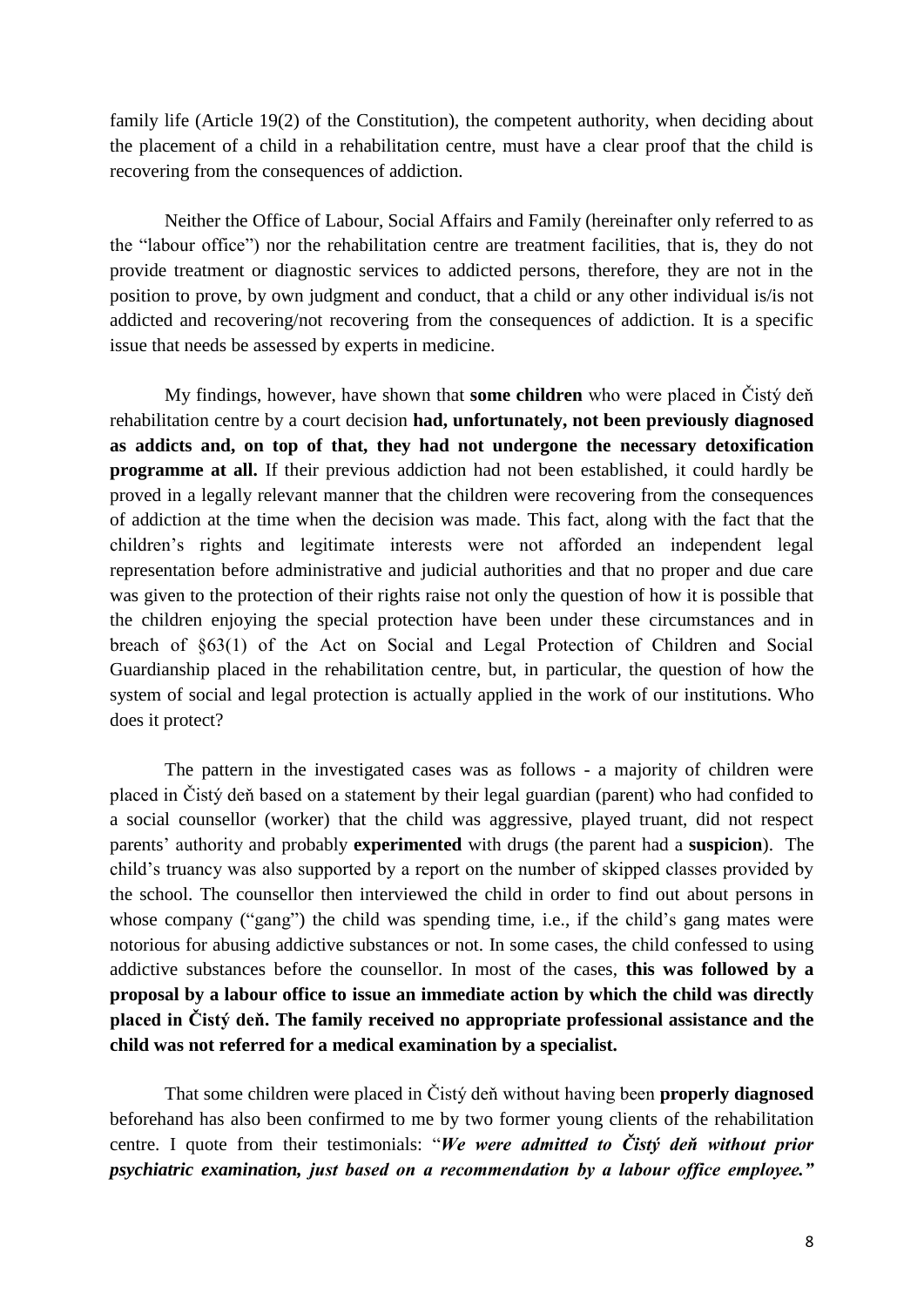This course of action was chosen **even though the psychologist** whom the child regularly attended had recommended that the child first undertakes a detoxification programme in a hospital followed by treatment in a psychiatric hospital for children, and only afterwards is placed in the rehabilitation centre. The approach ultimately chosen was not in the best interests of the child or in the best interests of his/her family; quite the opposite. In whose interests it was then? It is hard to believe that the competent administrative and judicial authorities have repeatedly shown such a great deal of ignorance about how they are supposed to act in cases where a child is suspected of drug abuse.

A quote from chief addiction officer of the Ministry of Health of the Slovak Republic MUDr. Ľubomír Okruhlica: *"Rehabilitation centres are not supposed to provide treatment. And they should be well equipped and staffed – with well-educated professionals working there. They should not admit persons who have yet not undergone a full addiction treatment, who are abstaining for a short time only. People who are not clean from drugs do not belong to a rehabilitation programme; they still need several weeks of medical observations, especially the juveniles. Their diagnostics is more complicated, too. In most cases, their use of drugs is only a symptom of mental disorder. They do not have capacities for that in rehabilitation centres. A mental disorder, for example, is only revealed two or three weeks after they start abstaining. This involves depressions, obsessive disorders or even a schizophrenia that may be triggered by drug abuse. If someone gets to a rehabilitation centre directly from the street, which the law allows especially in the case of young people, they discover it too late or even not at all. Such a person then suffers, because the centre staff perceives it as behavioural disorders that need be suppressed through re-education. But it is not about re-education."*<sup>2</sup>

Under §63(2) of the Act on Social and Legal Protection of Children and Social Guardianship, a rehabilitation centre

- a) provides specialist assistance **solely on the basis of a recommendation by an addictionologist or psychiatrist** and provided that the conditions specified in a rehabilitation programme are met. The assistance is provided to **the child** based **on an agreement with a legal guardian** or a person who has the personal care of the child, or with an institution appointed to implement a court decision, in which the child has been placed upon a court decision ordering the institutional care of the child; the agreement also contains provisions about the method and amount of payments for the care provided;
- b) implements a court decision on an educational measure;

**.** 

<sup>2</sup> *Ľubomír Okruhlica*: V resocializačných zariadeniach končia aj ľudia bez závislosti (Even people with no addiction end up in rehabilitation facilities), an interview published in Denník N daily on 27 September 2016, [https://dennikn.sk/568633/odbornik-na-zavislosti-okruhlica-v-resocializacnych-zariadeniach-koncia-aj-ludia](https://dennikn.sk/568633/odbornik-na-zavislosti-okruhlica-v-resocializacnych-zariadeniach-koncia-aj-ludia-bez-zavislosti/)[bez-zavislosti/](https://dennikn.sk/568633/odbornik-na-zavislosti-okruhlica-v-resocializacnych-zariadeniach-koncia-aj-ludia-bez-zavislosti/)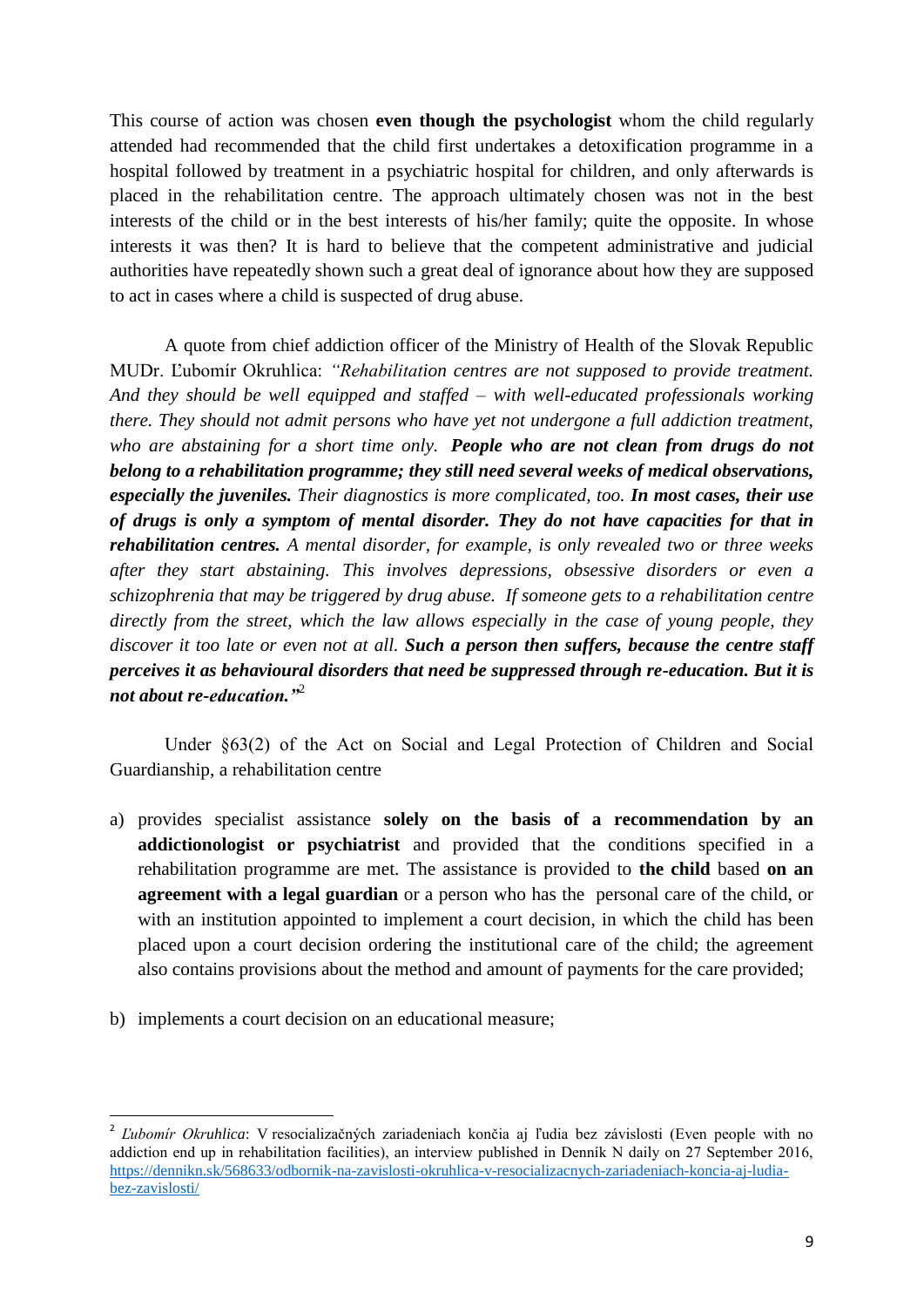c) implements a court decision on an immediate action if a proposal to impose an educational measure has been submitted.

For those cases when the child **voluntarily** enters the rehabilitation centre, upon an agreement with the child's legal guardian, not by a court decision, the legislator has specified a condition that the child may **only** be placed in the centre **based on a recommendation by a psychiatrist or addictionologist**; it means that the child undergoes at least the basic diagnostics. **This approach, by which the legislator ensures the protection of the child's rights, is in the child's best interests.** The expert opinion provided by MUDr. Okruhlica also implies that if rehabilitation facilities admit children who do not belong there at all, this is likely to cause a considerable harm to, and have serious health consequences for the children.

It is, therefore, clear that, for the same reasons, the child voluntarily entering a rehabilitation facility must be afforded the same level of protection as any other child, that is, the same level of protection as provided to a child subject to the enforcement of a court decision on an educational measure as prescribed under §63(2)(b) of the Act on Social and Legal Protection of Children and Social Guardianship, or of a court decision on an immediate action pursuant to §63(2)(c) of the Act on Social and Legal Protection of Children and Social Guardianship. It is only this approach that is in the best interests of any child. On that account, the administrative or judicial proceedings should properly establish that where a child is to be placed in a rehabilitation centre, he/she clearly needs help with actuating his/her inner capacities to recover from the consequences of addiction as defined in §63(1) of the Act which sets out the purpose of a rehabilitation centre and also stipulates which groups of individuals the centre serves. Whether the child (or an adult natural person) to be placed in the respective facility is recovering from the consequences of addiction is a question that needs be assessed by medical experts, as already mentioned above. Administrative and judicial authorities and, in most cases, parents or a child's other guardian do not possess the qualification necessary to answer this medical question. Even if the parent or any other guardian of the child had the necessary qualification, they could not make use of it due to a possible conflict between their rights and legal interests and the rights and legal interests of the child.

If, when deciding about the placement of the child in a rehabilitation centre, the administrative or judicial authorities do not obtain an expert opinion on the child's health conditions, they are failing to provide the sufficient protection of the child's rights. In that case, the procedure followed by an authority for social and legal protection of children and social guardianship would not be in compliance with §3(1) of the Act on Social and Legal Protection of Children and Social Guardianship which sets out that the measures for social and legal protection of children and social guardianship shall be implemented through methods, practices and procedures based on the recent knowledge in social sciences and knowledge of the current situation and developments in social pathology phenomena in society. In addition, it would not be in line with the state's commitment to grant the child the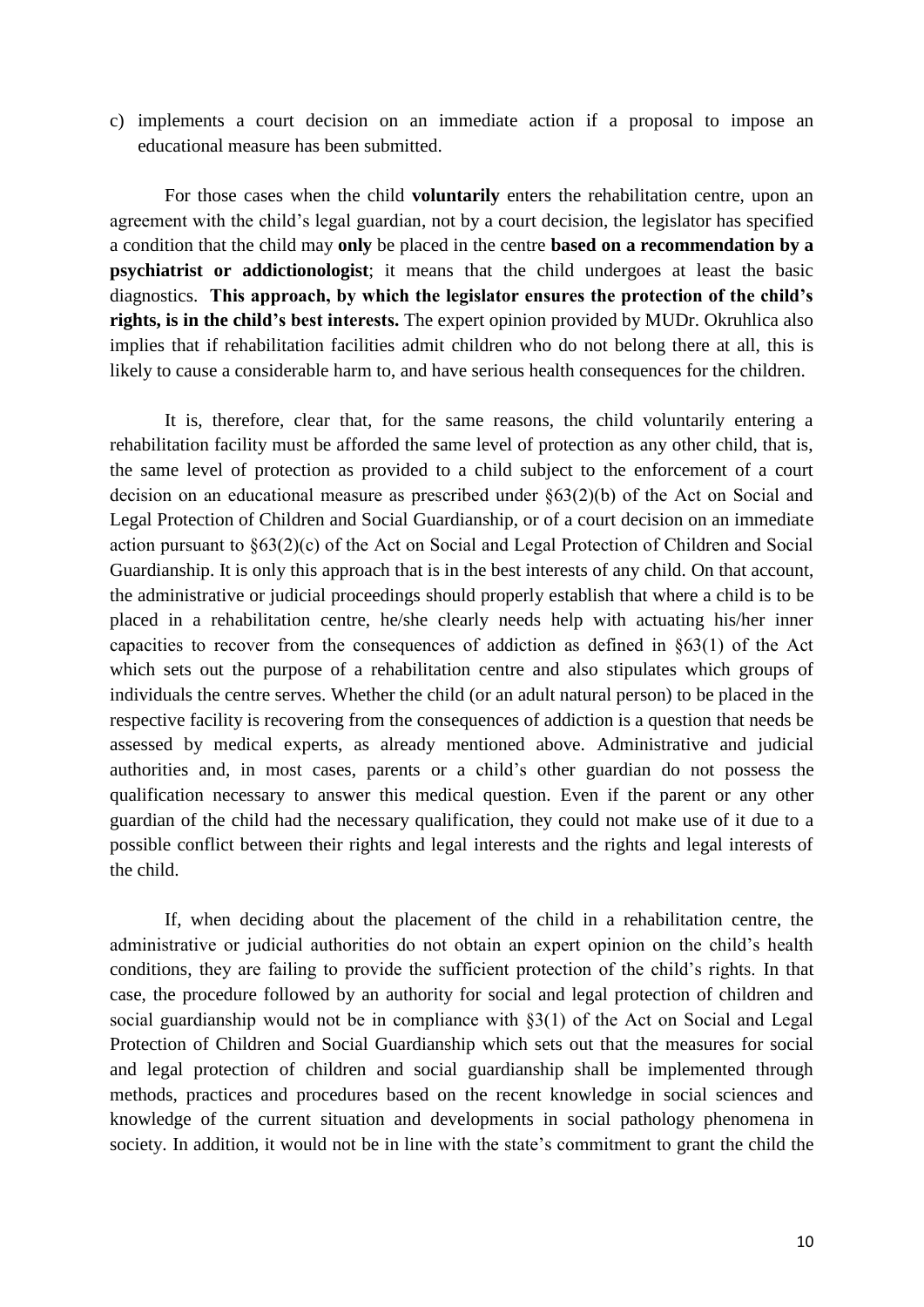special protection pursuant to Article 41(1) of the Constitution, and with several articles of the Convention on the rights of the Child (e.g., Article 3 and Article 24).

The placement of the child who has no addiction, or whose use of addictive substances is the consequence of other mental disorder, in a rehabilitation centre **does not meet the purpose of social rehabilitation as defined by the law. If the purpose of an educational measure is not satisfied, the placement of the child in the rehabilitation centre is, at the same time, a violation of the child's right to personal liberty guaranteed under Article 17(2) of the Constitution.**

The files kept on individual children show that courts have usually based **their decisions in the proceedings on the imposition of an immediate action on a proposal made by a social counsellor and on statements of the child's legal guardian.** In some cases, proposals submitted by the labour offices have actually contained the health records of the child which showed that the child had developed a dependence on an addictive substance or several substances. **In a number of cases, however, the health records only said the child experimented with addictive substances which, in and of itself, cannot be considered an addiction.**

**Other examined files revealed that the child had been placed in a rehabilitation centre solely on grounds of a parent's suspicion of the child experimenting with drugs, and on an opinion of a social counsellor.**

In all aforementioned cases, the courts issued an immediate action and decided that the child be placed in a rehabilitation centre. Hence, they ruled this way even when the child's health records only mentioned experimenting with addictive substances, not his/her true addiction, as well as in those cases when the proposal by a labour office contained no health records at all and was only based on assertions made by a legal guardian or social counsellor.

Even though it is clear that the courts are not required to take evidence in the full scope in the proceedings on the imposition of an immediate action, because the urgency of the situation requires that the decision is made as soon as possible, if the court is worried about the life and health of the child, it has an option to place the child in a hospital where the child will undergo detoxification and proper diagnostics. **I emphasise that the rehabilitation centres are not equipped to provide detoxification services, let alone to treat patients with addictions. It is, therefore, necessary, that the treatment is provided under the supervision of medical specialists prior to the placement of the child in a rehabilitation centre.**

The proceedings on the imposition of an immediate action is followed by the proceedings on the imposition of an educational measure by which the child is temporarily taken from the care of his/her parents and placed in a rehabilitation centre for a period of time specified by the court.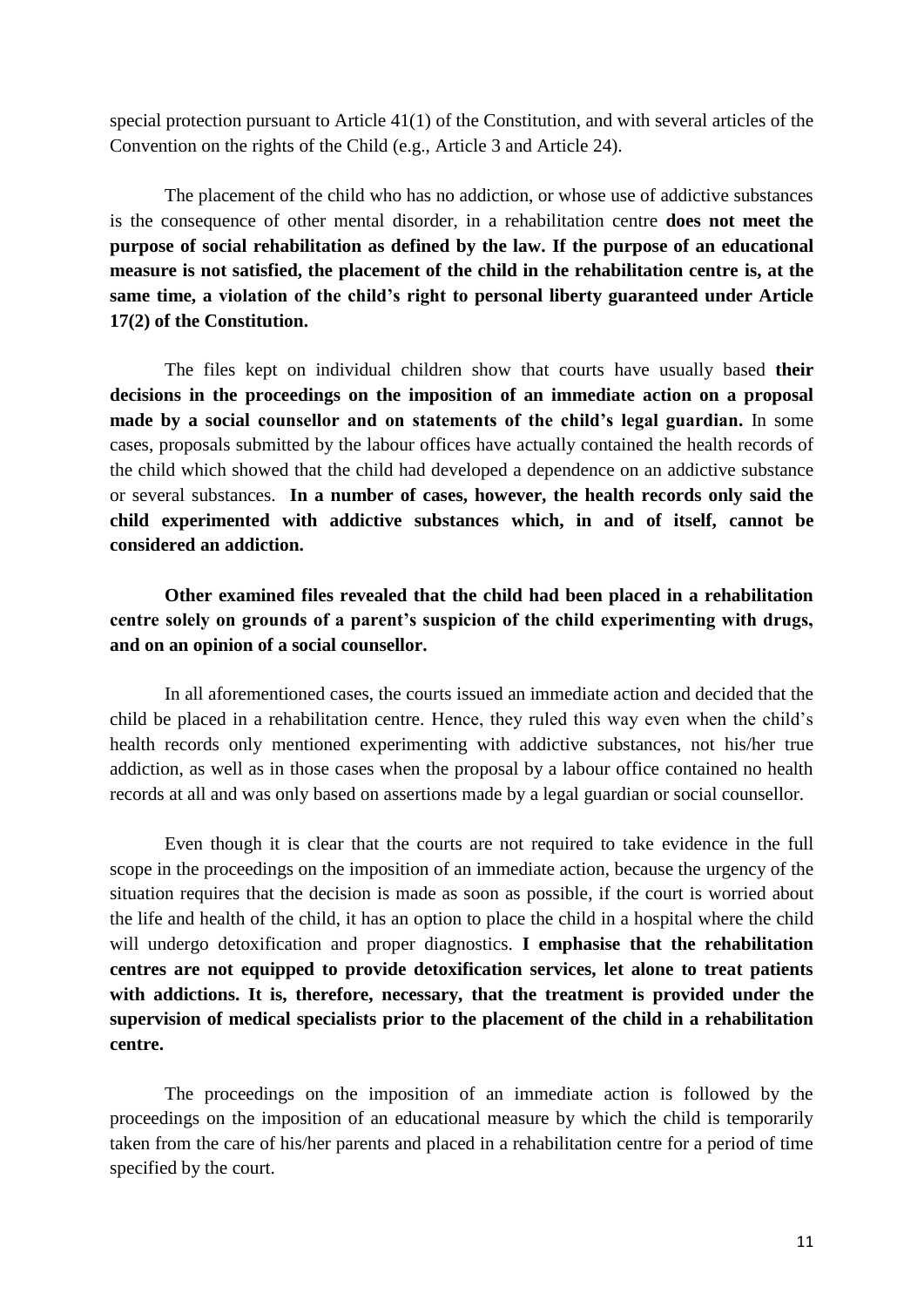The provided files have indicated that these proceedings also show serious shortcomings. First of all, I wish to note that **the right of the child guaranteed under Article 12(2) of the Convention on the Rights of the Child was repeatedly violated in the proceedings under review. Under this article,** the states have committed to **assure to the child who is capable of forming his or her own views the right to express those views freely in all matters affecting the child, the views of the child being given due weight in accordance with the age and maturity of the child.**

Even in those rare cases when the court did obtain the child's views, it always did so indirectly – through a social counsellor. However, it is clear from the content of the statements provided by the counsellors that they did not present the child's views to the court, they merely stated whether the child understood why he/she was placed in the rehabilitation centre. They usually briefly stated that *"the child accepts the fact that he/she must stay in the rehabilitation centre".* 

**These findings are all the more alarming in view of the fact that the proceedings on the imposition of an educational measure are proceedings on the merits; hence, the court should conduct proper evidence-taking. However, nearly in all cases, the courts relied instead** on the information provided by a counsellor, legal guardians and on reports on the child provided by the rehabilitation centre. According to the UN Committee on the Rights of the Child, the child's right to be heard is one of the fundamental procedural guarantees of the child's right to have his/her best interests considered, as well as the basic step in the prevention and protection of children against all forms of violence.<sup>3</sup> Because if we omit children from the decision-making that affects them, our decision on what is in their best interests will never have such an integrity as it would have if we took the trouble to do so.

Improvements are only visible in proceedings that have continued after the effective date of Act No. 161/2015, the Code of Civil Extra-litigation Procedure, which stipulates that where the party to the proceedings is a minor child capable of autonomously expressing his/her views, the court shall take his/her views into consideration.

With respect to the reports on children provided by Čistý deň centre that played a crucial role in decision-making on whether an educational measure would actually be imposed, and if yes, for how long, I have also made a number of alarming findings.

From the documents I had at my disposal I have arrived at the conclusion that reports by Čistý deň raise questions concerning their impartiality and objectivity. As I have previously noted, the children are not diagnosed prior to their placement in the rehabilitation centre. **The diagnostics is usually performed after their placement in the centre.**

**.** 

 $3$  The UN Committee for the Rights of the Child, General commentary No. 13 (2011) regarding Article 19, pg 24, para. 63, CRC/C/GC/13.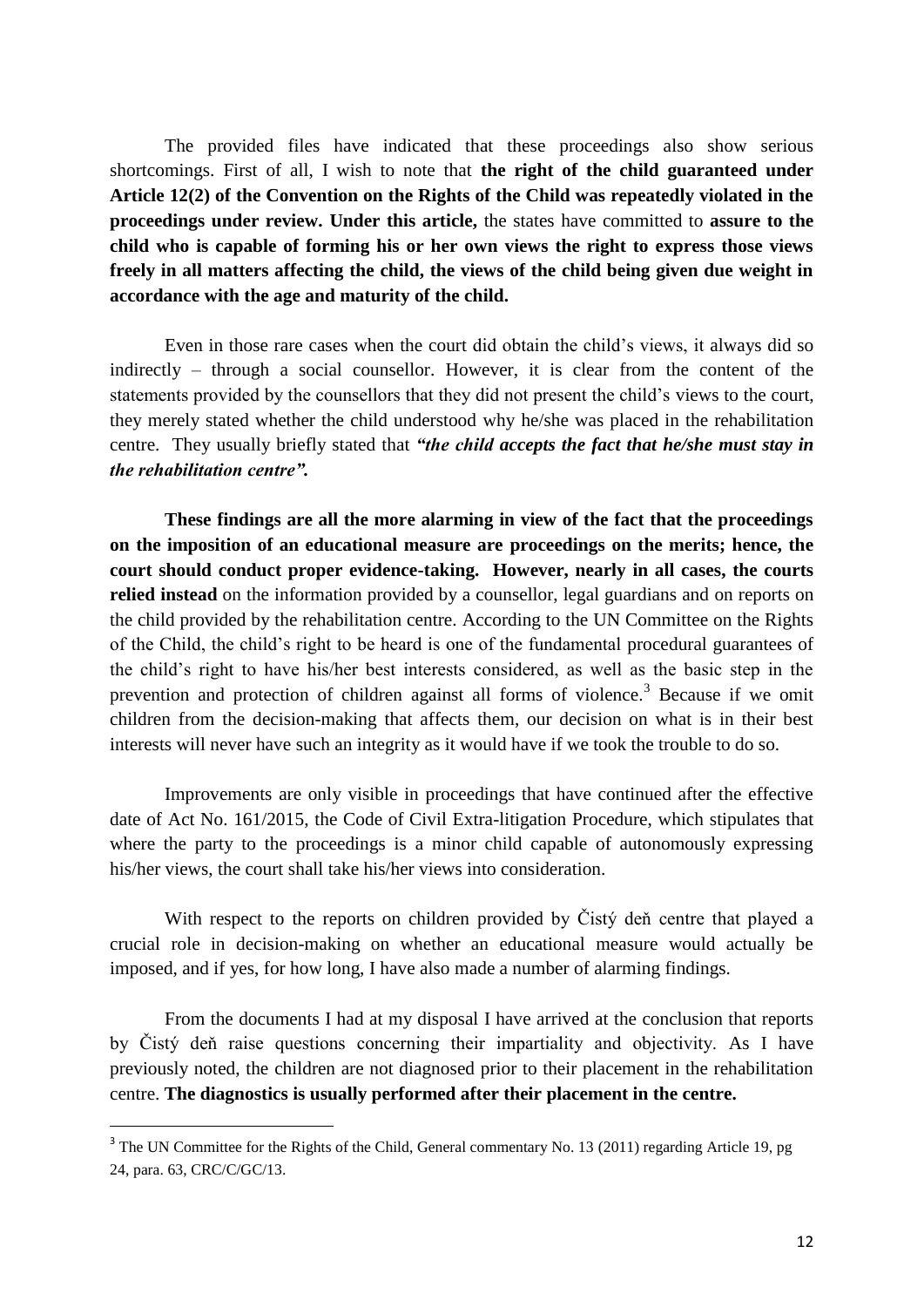However, the diagnostics in Čistý deň was provided by a psychiatrist-addictionologist who is, according to the data provided to me by the Social Insurance Agency and also confirmed by the documents presented by the centre itself, a centre employee. Being employed by the centre, he has to follow the instructions of his employer. Every child, without exception, placed in Čistý deň was diagnosed either with dependence on addictive substances, with behavioural disorders caused by the use of addictive substances, or both.

Under §89(11) of the Act on Social and Legal Protection of Children and Social Guardianship, a rehabilitation centre receives a financial contribution for the implementation of a court decision, paid by the Central Office of Labour, Social Affairs and Family (hereinafter only referred to as the "Central Office"). It is, therefore, in the centre's interest that a court decides to impose an educational measure and that the measure is imposed for the longest possible time. The financial contribution provided to the centre is approximately EUR 12,200 per child and year. The financing system set up this way is likely to create a conflict between the centre's financial interests and the interests of persons placed in the centre.

**On that account, it is not at all surprising that the Čistý deň centre proposed in all cases that an educational measure be imposed for a period between 18 and 24 months, and/or until the child attains the legal age of maturity.** This fact has been confirmed by Čistý deň reports that were at my disposal. Save for a few, the reports always concluded with the same general observation (regardless of individual talents and problems of a particular child) that the rehabilitation is a long-term systematic process and, therefore, Čistý deň recommends to carry on with the rehabilitation programme in its full length (18-24 months) to achieve the optimum final rehabilitation effect. As far as the duration of educational measures in concerned, **the courts accepted Čistý deň's proposals nearly in all cases, without having examined individual needs of the child.** 

Hence, the Act on Social and Legal Protection of Children and Social Guardianship currently permits to **automatically** (without the proper diagnosis) place a child who has educational difficulties and, at the same time, is suspected of experimenting with drugs, in a rehabilitation centre without requiring the competent authorities to make any effort to find the real cause of the child's problematic behaviour and/or his/her use of addictive substances.

**As follows from what has been said above, the right of the child to have his/her best interests taken as a primary consideration is breached right at the very beginning of the entire process, that is, in decision-making on the child's placement in the rehabilitation centre.**

The actual process of **selection of a facility where the child is to be placed** is governed by Central Office internal regulation No. IN  $-$  030-2011, "Coordination of the placement of children in facilities of legal and social protection of children and social guardianship designated for the implementation of court decisions and reporting on available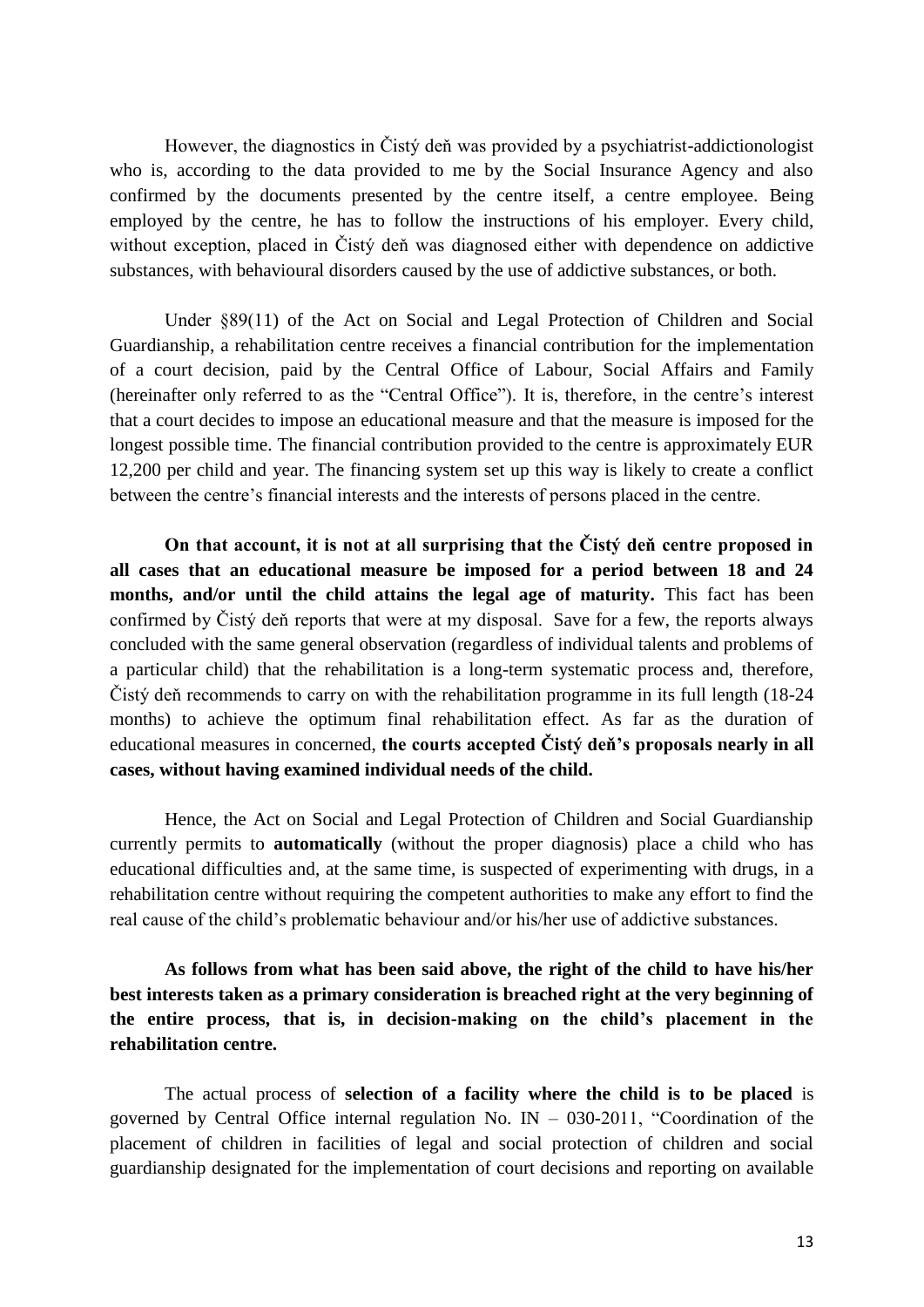vacancies in facilities of legal and social protection of children and social guardianship designated for the implementation of court decisions", which stipulates that the rehabilitation facility is chosen by a Central Office coordinator upon agreement with the respective facility while taking into account the current amount of financial resources specifically earmarked to ensure the implementation of court decisions in social rehabilitation centres.

However, interviews conducted with counsellors have shown that the selection process differs from what the Central Office internal regulation prescribes: it is the counsellor who contacts the facility by phone in order to find out whether there are any vacancies and whether the child can be placed in the facility. Subsequently, the counsellor requests the Central Office to designate a facility, and proposes the specific facility he/she considers the most appropriate for the child. Interviews have also shown that the Central Office always approves the proposed facility. There was only one counsellor who said the Central Office had not approved her choice of the facility in many cases and proposed a different facility. She did not give any specific reason for this.

In my opinion, the aforementioned approach is a model which better respects the child's bests interests, because it is the counsellors who should have the best knowledge of the child and his/her family background, which makes them most competent to choose a facility in which the child is to be placed. Since this approach seems to be uniformly applied by all labour offices, it is necessary that it also be reflected in the internal regulation governing the placement of children in social rehabilitation facilities. The internal regulation needs, therefore, be amended to reflect the actual situation in this respect.

**Interviews conducted with counsellors have confirmed that they genuinely endeavour to choose facilities which best fit the individual needs of the child.** On the other hand, however, one could feel that ensuring institutional needs still plays a very important role in this respect. For example, the interviews have shown that labour offices, when proposing a facility in which the child should be placed, particularly consider whether the facility has a vacancy and whether the cooperation with the facility is good.

By "good cooperation" they particularly meant whether the facility was accommodative towards them; for example, whether centre employees are willing to come and collect the child or, when some official paperwork needs be done for the child, if they bring the child to the labour office or whether the office employees have to go pick up the child themselves, and/or whether it is easy to schedule visits with the centre. **It means that the labour offices assess the quality of cooperation from the perspective of their own institutional comfort rather than from the point of view of the quality of the care provided to children.**

I have also observed that counsellors tend to place children in one and the same facility, as this simplifies paying personal visits to the facility. However, I wish to note in this respect that the files at my disposal have shown that a majority of counsellors usually visit the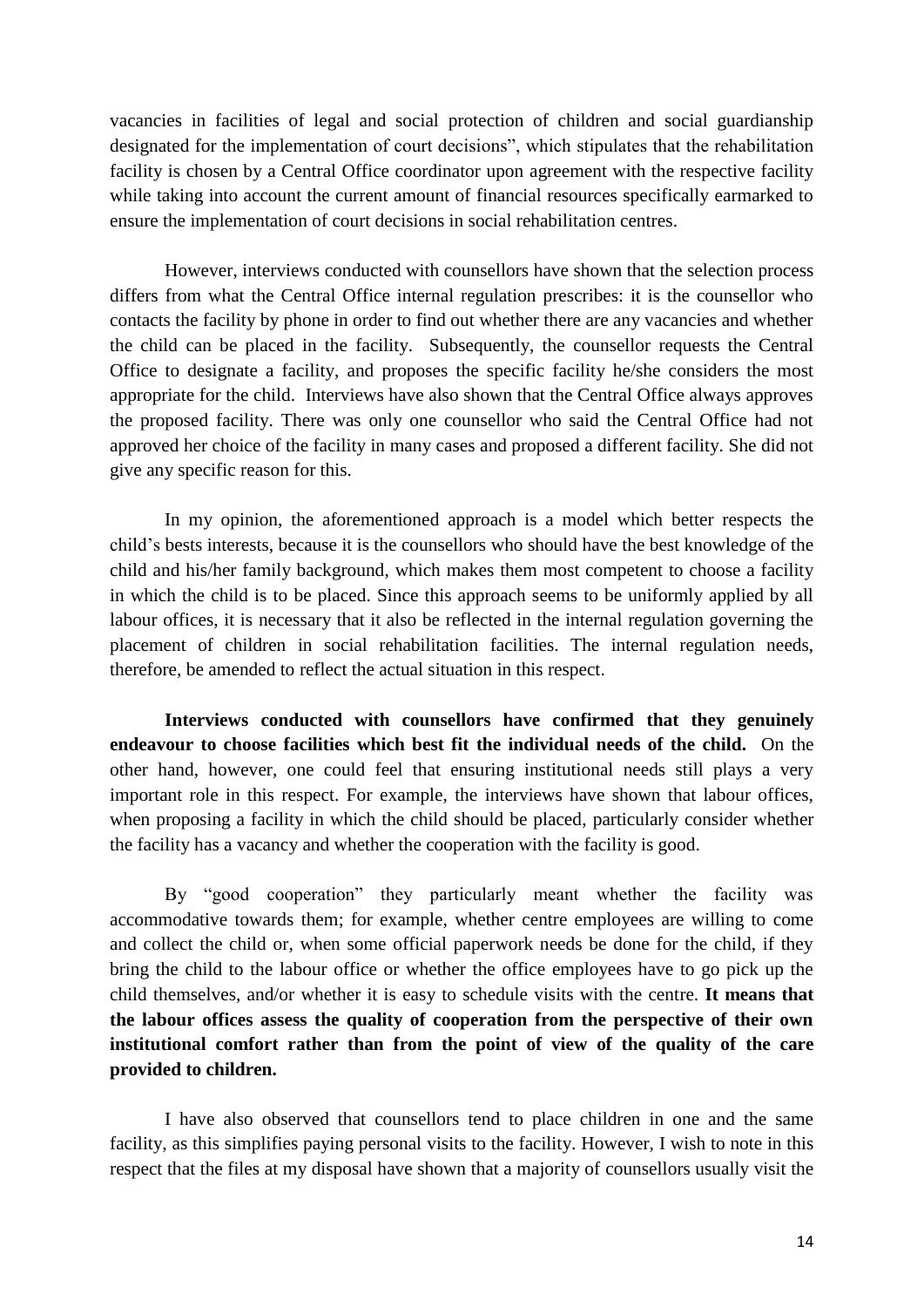facilities in which children are placed more frequently than as required by the law, i.e., more often than once in six months.

On the other hand, preferring institutional needs over the needs of children can be seen in this respect, as well. All inquired labour offices have confirmed that counsellors always make visits after scheduling an appointment. The reason is that they do not want to risk that the child would be, for example, attending therapeutic outdoor activities or school classes at that time and they would come to the facility to no avail. One of the counsellors said in this respect that they (counsellors) do not visit the rehabilitation facilities to inspect them but to speak with children.

Even though unannounced visits may indeed be inconvenient for public authorities, as they entail the risk that it would not be possible to interview all children that need be interviewed, they still represent a very effective means of obtaining objective information about the overall situation prevailing in the facility. This fact is also confirmed by a statement given by one of the labour offices in 2014 in which a counsellor describes the strong reluctance and arrogance he encountered during an unannounced visit in Čistý deň. This unannounced visit ultimately ended up with the counsellor not being allowed to speak with the child without the presence of the centre's employees (!).

Interviews with the counsellors have also shown that outpatient treatment is almost never considered. Judging from their own experience, the counsellors are extremely sceptical over the success of outpatient treatment.

Equally, the interviews have shown that no system is in place to monitor whether **children relapse to using drugs after they complete a social rehabilitation programme**, mainly due to the fact that the labour offices, so to speak, loose the sight of children once they attain the legal age of maturity and have no possibility to find out whether the child has again started using addictive substances or not. I consider it extremely alarming from the long-term point of view because the lack of such data makes it impossible to objectively assess whether the social rehabilitation system in its current shape is at all successful, that is, **whether it meets its purpose.**

### III.

# **The lack of control by authorities responsible for the social and legal protection of children is yet another deficit identified by the investigation.**

The documents provided by the Central Office show that the Central Office received several complaints from the parents of children staying in Čistý deň already in 2014. The complaints particularly mentioned inappropriate treatment of clients by the centre staff, forms of punishment of children, as well as unreasonably restricted contacts between parents and/or legal guardians and children.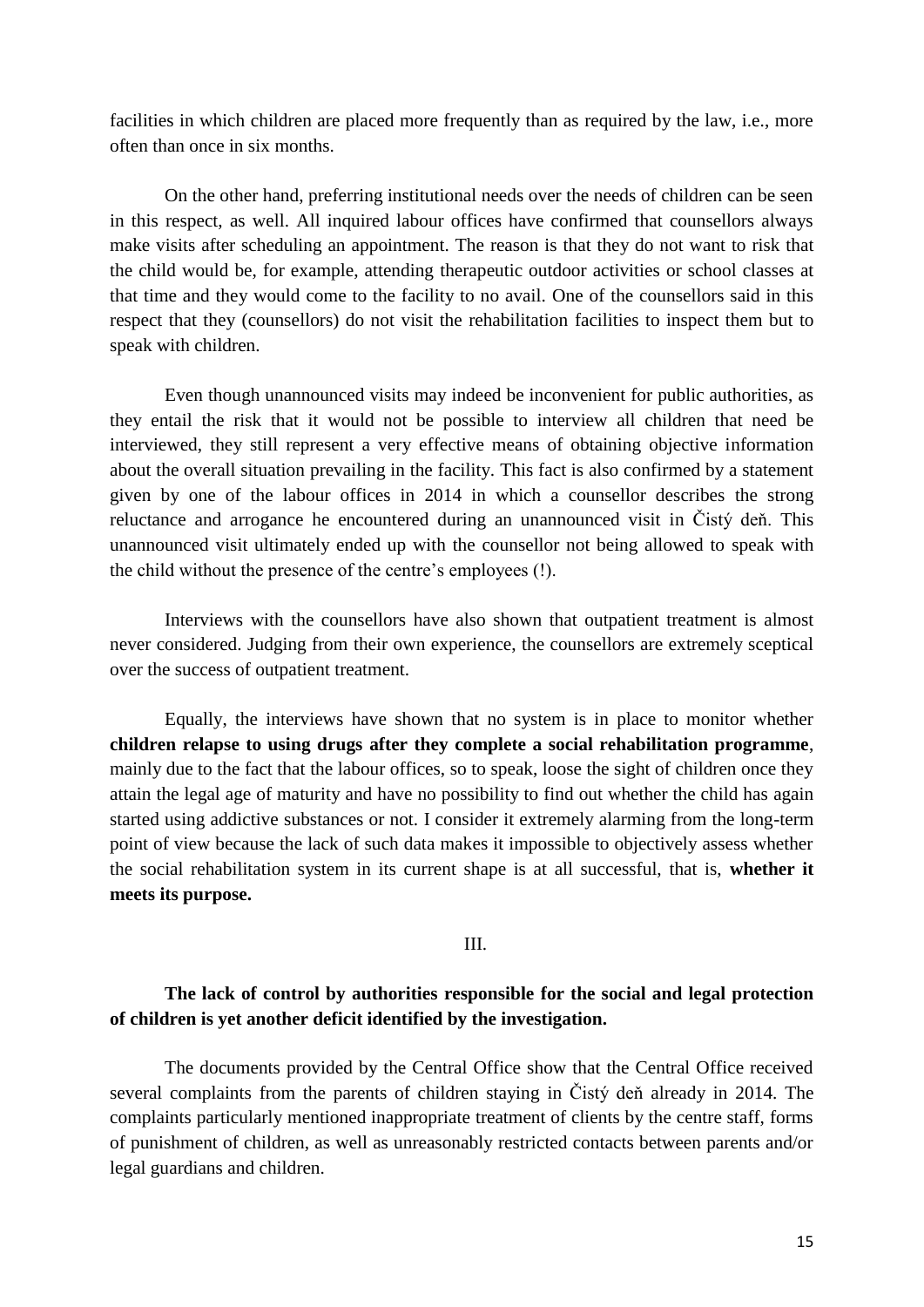**The Central Office subsequently concluded that, pursuant to the Act on Social and Legal Protection of Children and Social Guardianship, it did not have sufficient powers to inspect the implementation of measures for social and legal protection of children and social guardianship** because it was only entitled to assess the compliance with the conditions specified in "The agreement on the provision of financial contribution to implement a court decision in the rehabilitation centre" concluded between the Central Office and the centre (hereinafter only referred to as the "Agreement").

For this reason, the Central Office referred the complaints to the Ministry of Labour, Social Affairs and Family of the Slovak Republic (hereinafter only referred to as the "Ministry"). However, similarly to the Central Office, **the Ministry did not feel to have sufficient competence and personnel capacities to conduct the inspection, either**.

Quite the contrary, the Ministry believed the Central Office had the necessary powers to inspect the scope and quality of social rehabilitation care services provided by the centre to its minor clients, namely pursuant to Article IV(2) of the Agreement, as well as through competent authorities for social and legal protection of children and social guardianship which, among other things, are also responsible for measures implemented under §32(3) of the Act on Social and Legal Protection of Children and Social Guardianship, i.e., through labour offices.

In view of the fact that, pursuant to Article IV $(2)$  of the Agreement in the wording effective in 2014, the Central Office was indeed entitled to only carry out a financial inspection in the centre, the inspection conducted in Čistý deň in 2014 consisted of the Central Office requesting the competent labour offices to present reports on whether the life, health or mental, physical and social development of children placed in the centre were at risk.

Even though the reports presented by a majority of labour offices were largely neutral and did not contain any severe allegations, some of them reported a number of very alarming facts about physical violence used by the centre's staff against clients, disproportionate punishments and restricted contacts between parents and/or legal guardians and children In one case, the use of physical punishments was even confirmed by the director of Čistý deň centre who noted, however, that the wrongdoer was no longer their employee.

In light of these findings, a competent Central Office employee arrived at the conclusion that the facts contained in the reports were severe enough to constitute grounds to notify the Ministry's accreditation committee and to examine the quality of measures for social and legal protection of children and social guardianship implemented in the centre. The available documents also contained an email from 2014 in which a labour office employee informed the Central Office they had received complaints against other rehabilitation centres, as well, and that it would be desirable to arrange a meeting with them.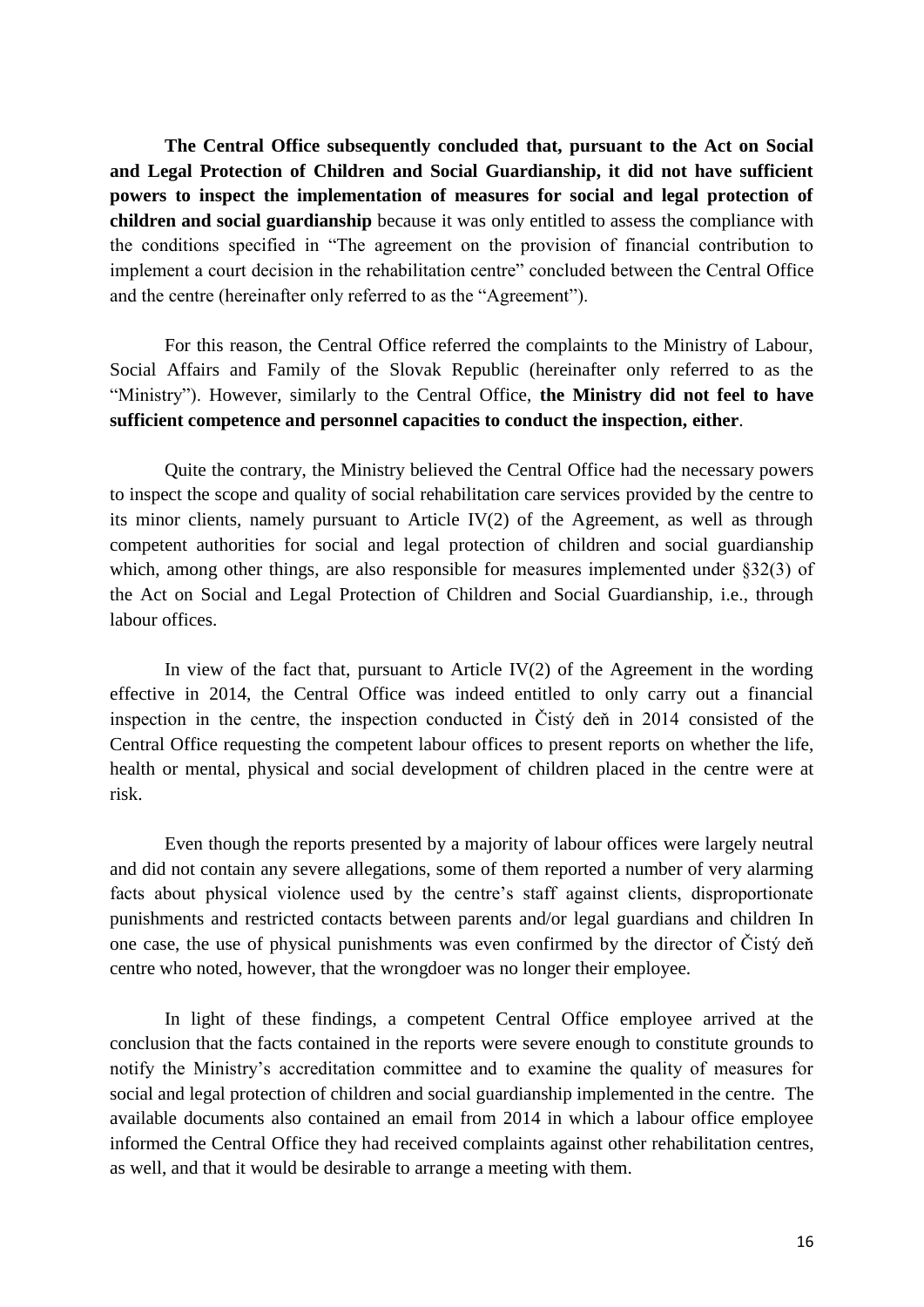I wish to emphasise that **Article 19(1) of the Convention on the Rights of the Child requires the states to protect children from all forms of violence**. States shall take all appropriate legislative, administrative, social and educational measures to protect the child from **all forms of physical or mental violence, injury or abuse, neglect or negligent treatment, maltreatment or exploitation, including sexual abuse**, while in the care of parent(s), legal guardian(s) or **any other person who has the care of the child**.

The obligation imposed on the states under Article 19(1) of the Convention on the Rights of the Child covers the obligation of state authorities to ensure due diligence and the obligation to prevent violence or violations of human rights, the obligation to protect child victims and witnesses from human rights violations and, last but not least, **the obligation to investigate** any violations of human rights and to **punish their perpetrators**. 4 I wish to note that the "obligation to investigate" cannot be understood as applying to law enforcement authorities only, but it is an obligation that must be observed by all authorities having controlling powers.

Despite these very clearly articulated obligations, the documents provided to me by the Central Office do not show that the Ministry has taken any steps even though the conclusions from the inspection conducted by the Central Office in Čistý deň were delivered to the Ministry on **15 October 2014.**

Less than a year after the Ministry received the said information from the Central Office, another complaint related to Čistý deň was delivered to the Ministry. **On 12 October 2015, a notice addressed to the accreditation commission regarding the suspicions of sexual abuse in Čistý deň was sent to the Ministry.** On 15 October 2015 the Ministry referred this complaint to the Central Office, requesting it to verify compliance with the terms and conditions for the provision of the financial contribution and the manner in which the measures of social and legal protection of children and social guardianship were implemented and, at the same time, requesting information from the documentation maintained by the competent authority in charge of social legal protection of children and social guardianship as regards the performance and progress in the fulfilment of measures of social and legal protection of children and social guardianship.

The inspection carried out by the Central Office in Čistý deň commenced on 30 November 2015 and covered the period from 1 January 2015 to 31 October 2015. **But even though the inspection was initiated on the basis of suspected sexual abuse, this fact did not constitute its subject-matter.**

1

<sup>&</sup>lt;sup>4</sup> The UN Committee for the Rights of the Child, General commentary No. 13 (2011) regarding Article 19, pg. 4, para. 5, CRC/C/GC/13.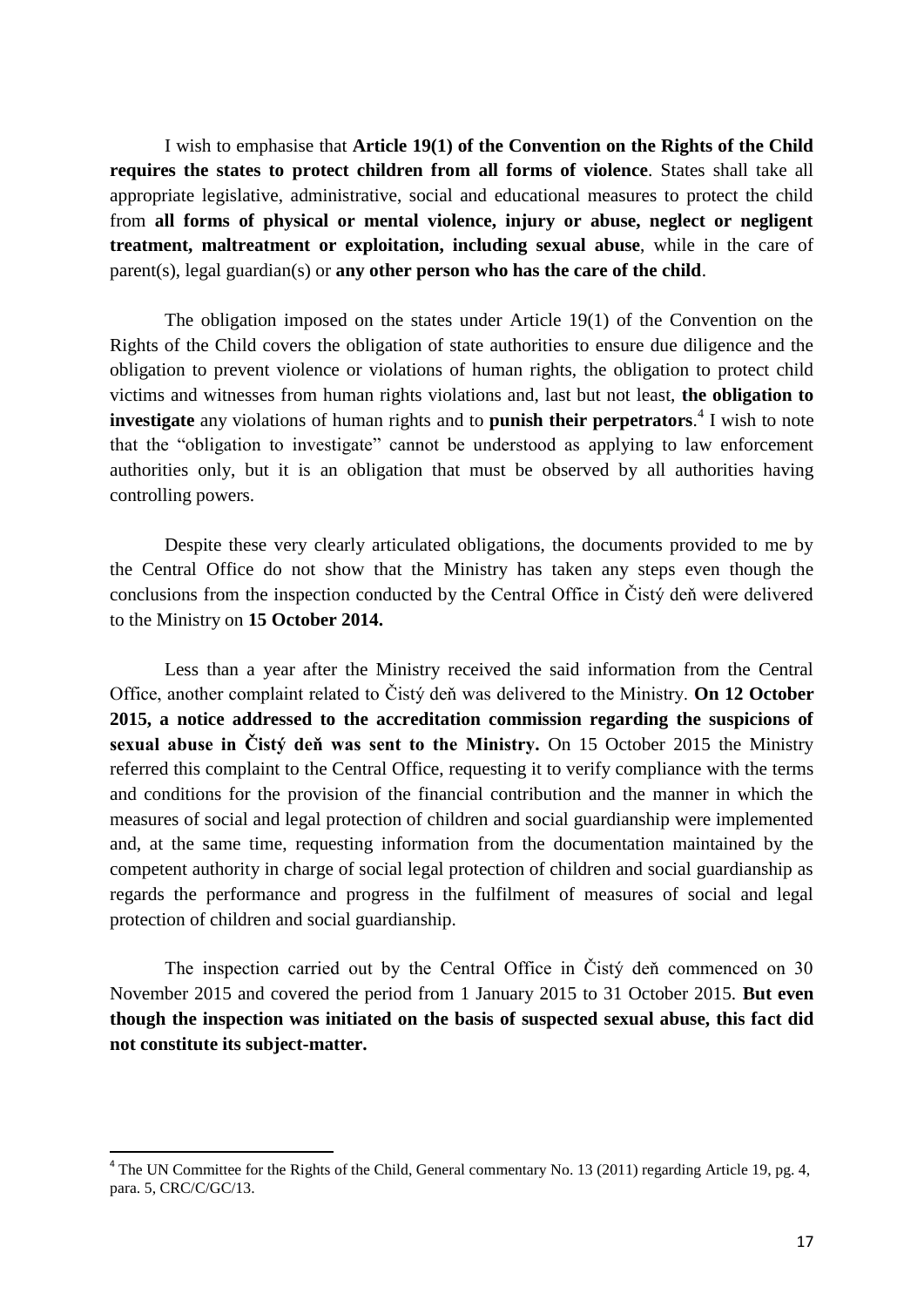The inspection was aimed at examining the selected case files of children staying in the facility during the period under review, individual rehabilitation plans, rehabilitation programme and the provision of psychological care in the centre.

As stated in the inspection protocol of 29 April 2016 (hereinafter as the "Protocol"), no psychologist was employed in Čistý deň in the period from 1 May 2015 to 31 July 2015 and the facility also failed to keep records of the evaluation of details concerning the progress made within the individual social rehabilitation process once in three months in cooperation with the authority in charge of social and legal protection of children and social guardianship.

The protocol also implies that employees carrying out the inspection had doubts whether social rehabilitation in Čistý deň was performed in a manner targeted at the individual needs of children. The chapter titled "Findings" of the Protocol actually reads that "*The rehabilitation centre Čistý deň regularly prepares individual social rehabilitation plans for its clients once a month pursuant to the section referred to above. These plans contain the basic identification data of the client, the period for which the data is prepared, the specified adaptation phase and/or the phase of the social rehabilitation process which the client is currently undergoing, the long-term targets as well as the client's target for the respective month, the methods of working with the client and his/her family for the respective month. The plans are evaluated once a month. The methods and forms of work are identical in all plans.*"

Čistý deň has lodged an appeal against the findings of the Central Office and submitted a list of employees for the period between 1 January 2015 and 31 October 2015 to the Central Office, including their job descriptions. As indicated in the above list, Mgr. Mário Kolesár and Mgr. Peter Tománek were employed as psychologists in Čistý deň during the period between 1 May 2015 and 31 July 2015. In this connection I would like to point out several discrepancies.

As indicated by the stamp on the accompanying letter, to which the list of employees was attached as an annex, the accompanying letter was delivered to the Central Office already on 29 February 2016. However, the Central Office prepared the protocol as late as on 29 April 2016 while Čistý deň has drawn up its objections on 15 June 2016. It is therefore questionable how Čistý deň knew already on 29 February 2016 that it was supposed to send the list of employees to the Central Office.

Furthermore, it is not clear why the Central Office considered the list referred to above as relevant evidence attesting to the fact that both employees were working as psychologists at the given time if their employment contracts were not submitted. If both of them actually worked in those job positions at that time, it is not clear why Čistý deň did not submit their employment contracts already during the inspection, but only as part of submitting its objections to the protocol.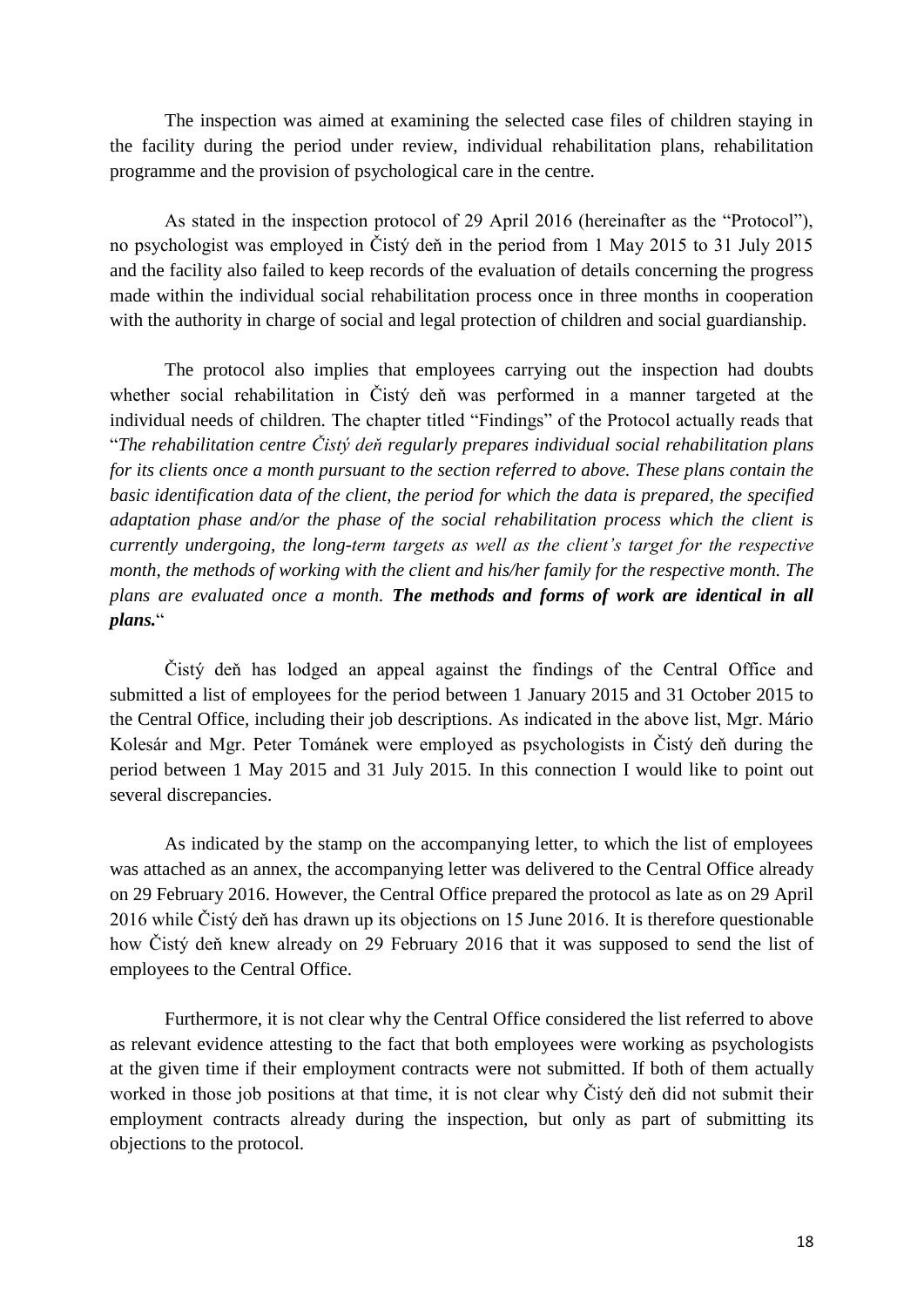Pursuant to Article 3(3) of the Convention on the Rights of the Child, the States Parties undertook to ensure that the institutions, services and facilities responsible for the care or protection of children shall conform with the standards established by competent authorities, particularly in the areas of safety, health, in the **number and suitability of their staff, as well as competent supervision**.

As regards the manner in which the measures of social and legal protection of children and social guardianship are actually implemented in Čistý deň, this aspect was examined only on the basis of case files of selected children. The Central Office's employees who carried out the inspection did not actually speak to the children, even though they were authorised to do so. Pursuant to Article IV(2)(d) of the agreement, the beneficiary (*of the financial contribution*) undertakes to *allow the authorised employees of the provider to meet with the child placed in a social rehabilitation centre based on the court's decision.*

# **As implied by the protocol, the Central Office's employees did not note any breach of the children's fundamental rights**.

On the other hand, the investigation carried out by the Office of the Public Defender of Rights has shown multiple cases of undue punishment and degrading practices which were applied in Čistý deň between 2013 and 2016 and which, in addition to being incompatible with the purpose of social rehabilitation, also constituted a breach of several basic rights and freedoms of the children.

For instance, several girls said that, after escaping from the facility, they were forced to **cut their hair by a hair trimmer – electric hair clipper** as a punishment. They either had to cut their hair themselves or, if they refused to do so, their hair was cut by the staff.

Several clients also described **wearing pyjamas or 'shirts of shame' and placement into solitary confinement as a punishment** after their escape. Solitary confinement, as the clients called it, consisted of several rooms, but there was no toilet, all doors were locked and, when the clients needed to go to the toilet, they had to bang on the door to call the staff who might, or might not, show up. The furniture of this room consisted of a table, a chair and a sofa.

Allegedly, forcing them to wear shirts or pyjamas was aimed at preventing them from fleeing. Their own clothes were returned to them only after one of the children filed a complaint with regard to a criminal offence. Also, one of the children said that, on returning to Čistý deň from holiday later than expected, the child was placed in **solitary confinement for 3 days** despite that fact that its late return had been duly reported and justified to the centre, and was forced to write a 100-page essay about holiday, while adding that the punishment order was imposed/conveyed by one of the therapists. This fact was also confirmed to us by the labour office having jurisdiction over that child.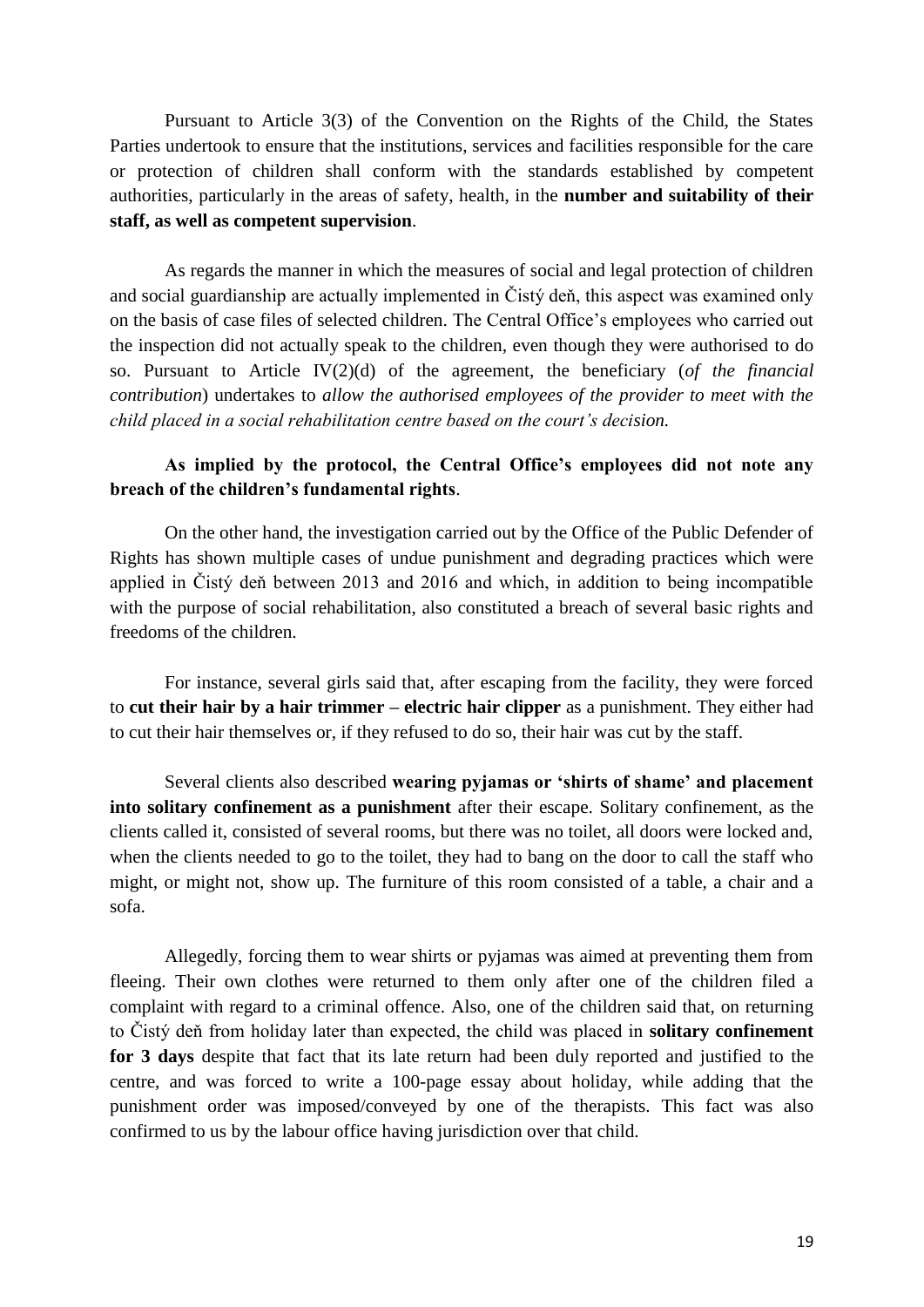As was the case with re-educational centres, some of the clients in Čistý deň also complained about **insufficient and monotonous food**. Some of them said they were permanently hungry in the centre, while **deficiency of food was also used as a form of punishment**. One of the children noted that, if the clients were under the so-called "second chance" regime, they were given a bowl of food that they were supposed to share. (The "second chance" regime was applied to clients who breached the principal law, e.g., when they left the facility without permission.) The child did not provide more details.

These sanctions are absolutely unacceptable, because they are incompatible with the right to human dignity and prohibition of degrading, inhuman and cruel treatment (Article 16(2) and Article 19(1) of the Constitution, Article 19 of the Convention on the Rights of the Child and Article 3 of the European Convention on Human Rights). I wish to emphasise that these sanctions are not acceptable even in a situation when they are chosen by the community itself. In this case, the expert personnel are required to guide the approach of the clients and help them propose such sanctions which do not humiliate human dignity and do not interfere with other basic rights and freedoms.

Several children also complained about the **neglect of health care**. For the most part, this involved health problems being downplayed by the facility, with medical treatment arranged only for those clients who were in acute health condition. One of the children was prevented from seeing a dentist when suffering from acute toothache, another child complained about being denied regular visits to a surgeon due to problems with toenails, as a result of which the medical condition had worsened. In another case, the child complained about late treatment of a fracture. **There were no complaints only in the case of those children whose health care was arranged by their parents.**

Pursuant to Article 24(1) of the Convention on the Rights of the Child, children have the right to the enjoyment of the highest attainable standard of health and to facilities for the treatment of illness and rehabilitation of health. States Parties are also required to strive to ensure that no child is deprived of his or her right of access to such health care services.

Some children also complained about **problems with the application and implementation of the right to education.** These children said that Čistý deň did not provide a sufficiently enabling environment for studying, and noted that attending the school was only seen as "*a reward*". For instance, Čistý deň stated in the child evaluation report that the child was allowed sufficient time for studies including pedagogical supervision by the expert staff. On the other hand, the child had repeatedly complained to the social counsellor about being given insufficient time for studying and that there was no person available to provide guidance on subjects such as mathematics, physics and chemistry. However, the 10% success rate achieved by that child in mathematics within the framework of student performance tests rather indicates that Čistý deň did not really provide sufficient conditions for studying.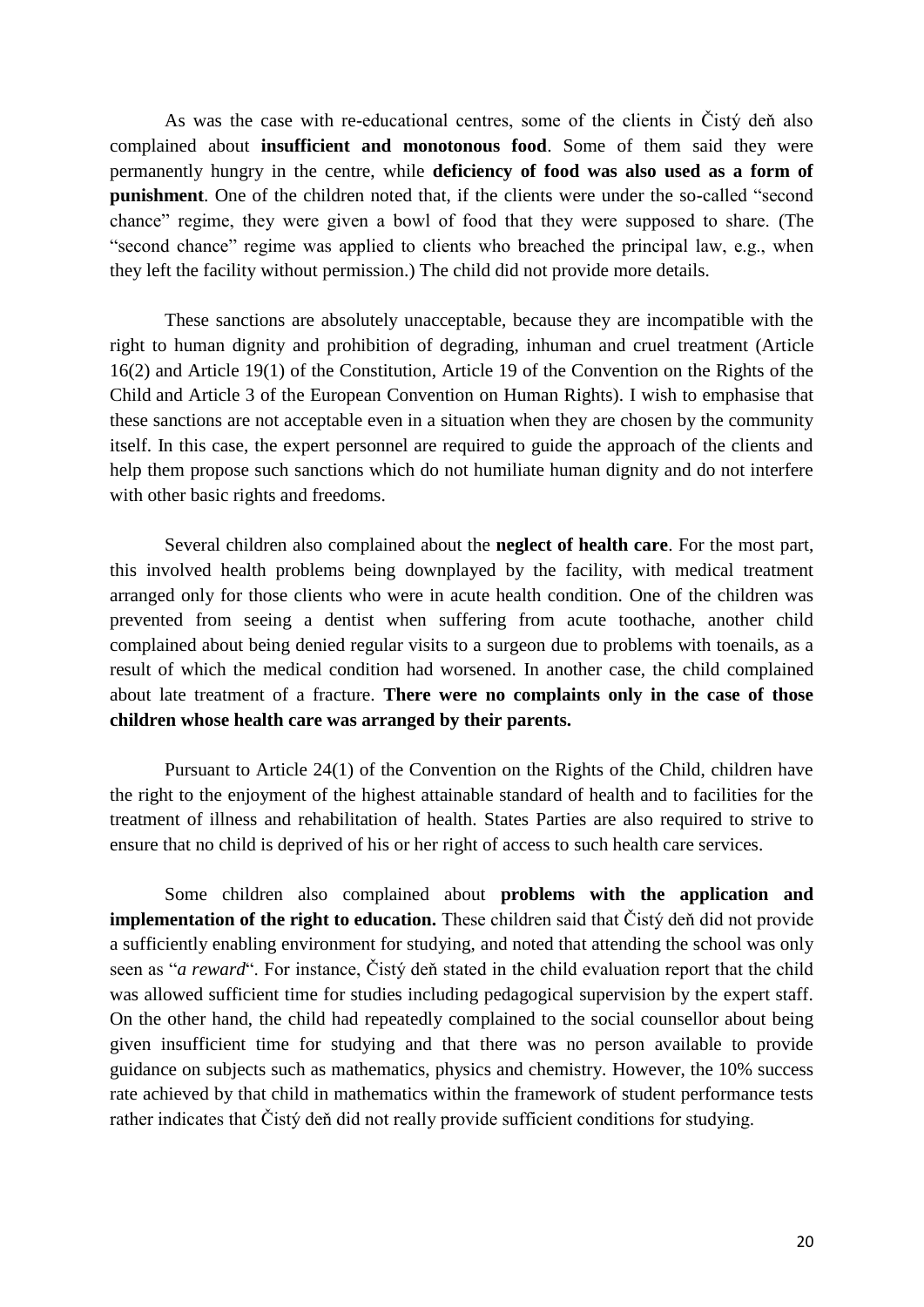One child **was forbidden to take the end-of-year exam** and, therefore, could not complete the school year. In this context, Čistý deň argued that children can study even at the age of 25 and that the most pressing thing at the moment was to focus on their recovery from addiction.

This line of argument is unacceptable. The right of the child to education is explicitly guaranteed by Article 28(1) of the Convention on the Rights of the Child. Article 42(1) of the Constitution guarantees the right to education for all, and that includes children as well. By virtue of Article 28(1)(e) of the Convention on the Rights of the Child, States Parties are also required to take measures aimed at encouraging regular attendance at schools and the reduction of drop-out rates.

In connection with the right of a child to education, the UN Committee on the Rights of the Children states that any decisions, measures or actions taken in connection with the right to education must respect the best interests of the affected child or children.<sup>5</sup> The Committee also notes that an adult's judgment of a child's best interests cannot override the obligation to respect all the child's rights under the Convention.<sup>6</sup>

An adult's judgment that the implementation of a certain right guaranteed by the Convention is not in the child's best interests cannot be used as an argument justifying the restriction of this right or other right guaranteed by the Convention. **In fact, all rights afforded under the Convention on the Rights of the Child are in the best interests of the child**. 7 This means that a judgment of any person in Čistý deň saying that the possibility to attend school represents some kind of a benefit which the child is supposed to deserve or that not attending the school was in the best interests of the child because school may provide an opportunity for coming into contact with improper environment, does not justify such interference with the right of the child to education and constitutes a violation of this right.

Furthermore, it is necessary to emphasise that, in many cases, a visit to the school may have a positive impact on the child and, consequently, on the actual social rehabilitation of the child. As implied by several case files, children liked going to school but they were frustrated about having insufficient time for studying and were sad when they were not allowed to go to school which, in turn, affected their social rehabilitation process.

Several clients, as well as their parents, complained about **unreasonable restrictions on mutual communication**. For instance, children were not allowed, as a punishment, to write letters to their parents and, vice versa, their parents could not talk to them over the phone. In this connection I wish to point out the fact that, according to the website of the

**.** 

<sup>&</sup>lt;sup>5</sup> Committee on the Rights of the Children, General comment No. 14 of 29 May 2013 on the right of the child to have his or her best interests taken as a primary consideration, p. 8.

<sup>&</sup>lt;sup>6</sup> Committee on the Rights of the Children, General comment No. 14 of 29 May 2013 on the right of the child to have his or her best interests taken as a primary consideration, p. 2.

<sup>&</sup>lt;sup>7</sup> Committee on the Rights of the Children, General comment No. 14 of 29 May 2013 on the right of the child to have his or her best interests taken as a primary consideration, p. 2.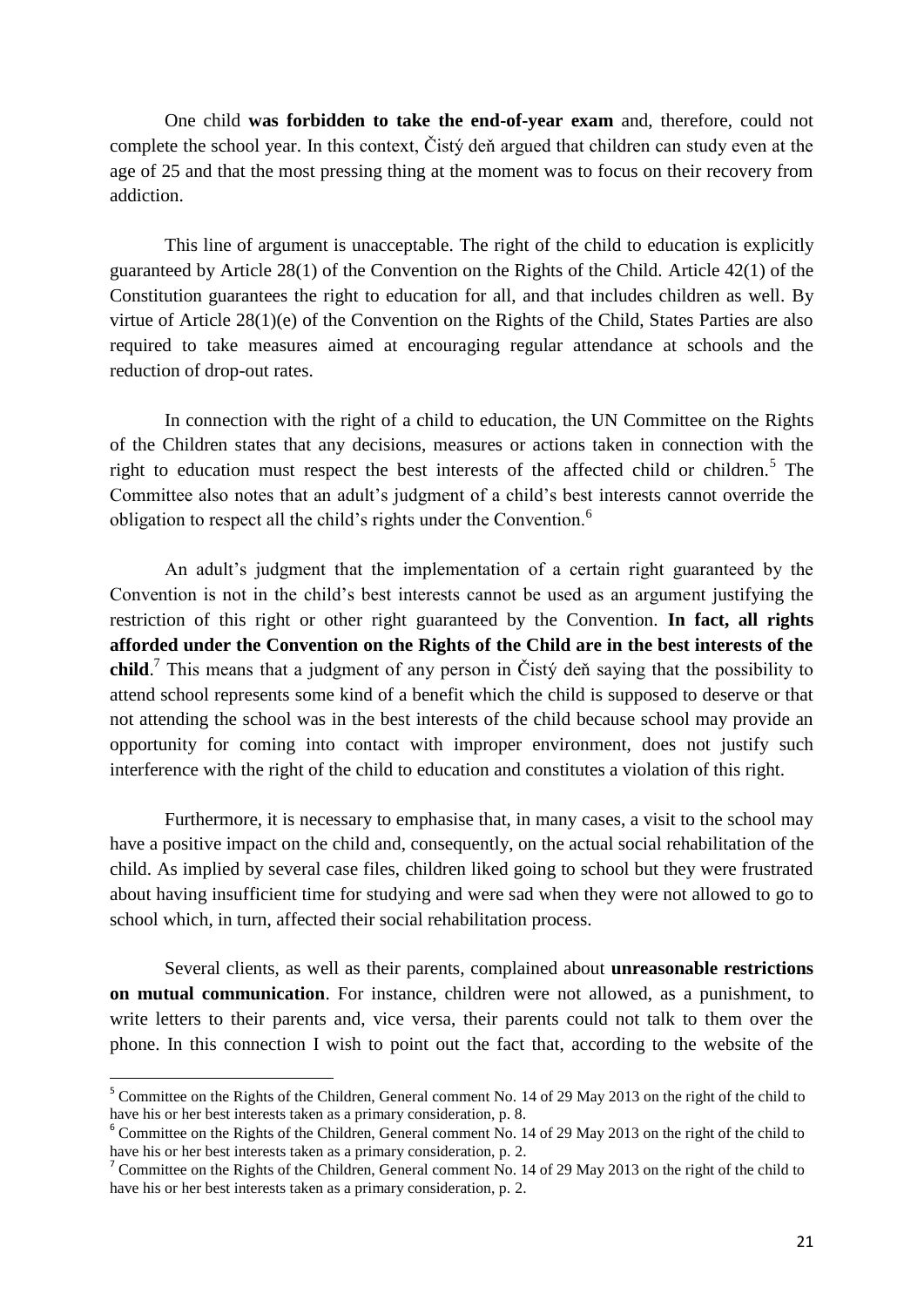Čistý deň rehabilitation centre, Wednesday is the only day reserved for phone calls and that the duration of a phone call should not exceed three minutes.<sup>8</sup> Pursuant to Article  $9(3)$  of the Convention on the Rights of the Child, States Parties respect the r**ight of the child who is separated from one or both parents to maintain personal relations and direct contact with both parents on a regular basis, except if it is contrary to the child's best interests**. Because cooperation between parents, children and the rehabilitation centre plays a key role in the social rehabilitation process of the child as the parents are the best support to a child who will return back to the family environment after completing the social rehabilitation process, **restricting the contact between the child and its parents** cannot be considered a measure that is in the best interests of the child. This holds especially true when it is used as a form of punishment.

As shown by the investigation, one child was **transferred** from Čistý deň **to another centre** based on an **"inter-centre agreement"**, because the staff at Čistý deň were not able to handle that child. This transfer has also been confirmed to the lawyers of the Office of the Public Defender of Rights during an interview with the child's social counsellor.

Where a child is placed by means of a court decision into a certain facility, that child may not be simply transferred to another facility only the basis of an arbitrary decision and an agreement of unknown nature. Had **our legislation permitted such a course of action, it would not constitute legislation that is in the best interests of the child**.

I deem it necessary to clearly determine, at an expert level, whether it is appropriate to place minors as clients into rehabilitation centres for adults. The risk of "mixing" adult clients with minors is also confirmed by a record in the report by Čistý deň which states that the child had a relapse after an adult client failed to hand in the psychopharmaceuticals to the staff after returning from a visit to the doctor, and instead gave them to the child who consumed the drugs in an excessive quantity.

### IV.

Pursuant to §85(1)(a) of the Act on Social and Legal Protection of Children and Social Guardianship, the Ministry shall revoke the accreditation "if the accredited entity, its statutory representatives, responsible person or other employees, or the manner in which it operates or carries out the measures, methods, techniques and procedures for which its accreditation has been granted, put the life and health of the child or its sound mental, physical and social development at risk or if the life and health of the child or its sound mental, physical and social development **may be** at risk".

a<br>absolution in the sk.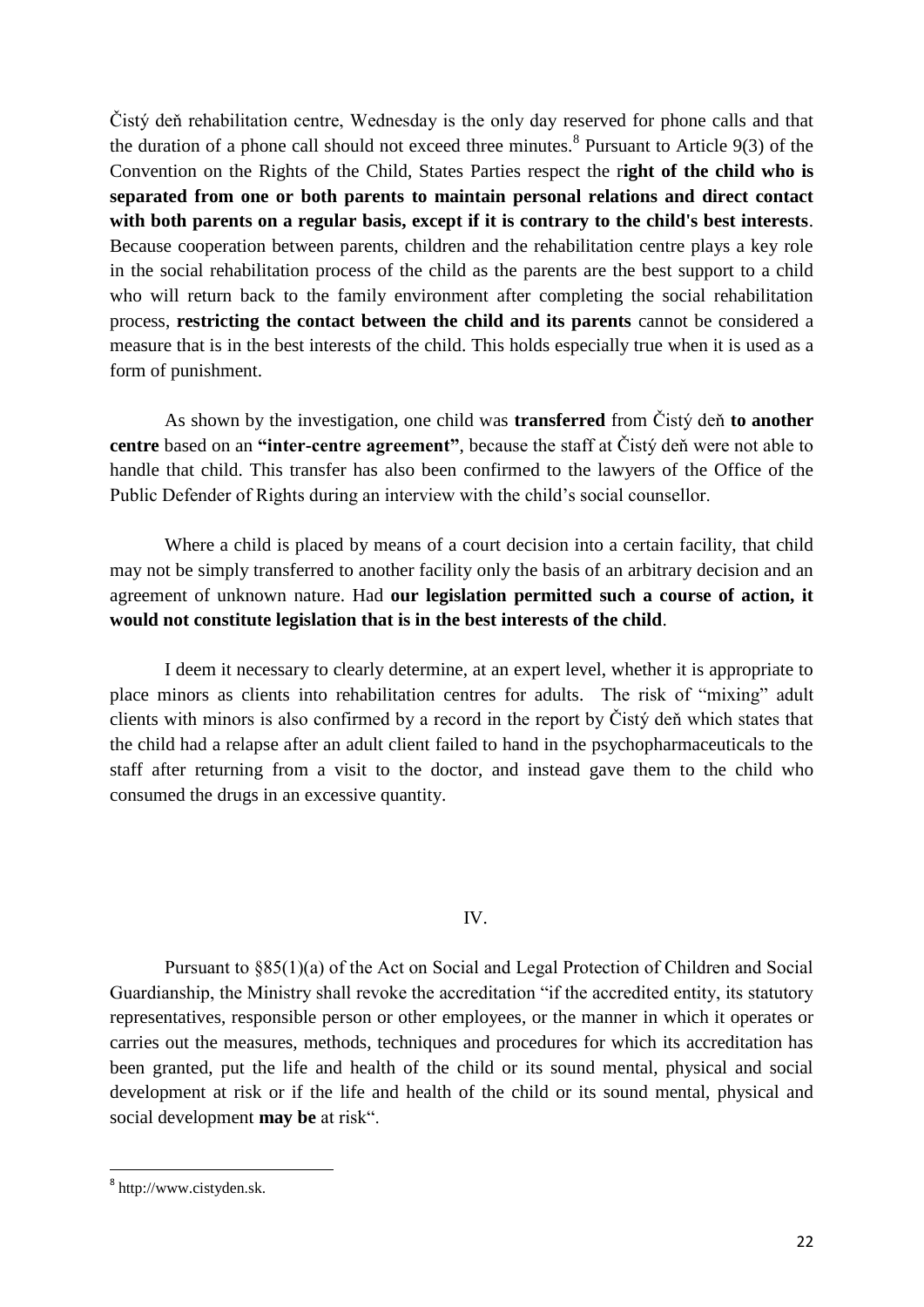As implied by the quoted provision, the **Ministry is obliged to revoke the accreditation even if there is a possibility that the life and health of the child or its sound mental, physical and social development may be at risk**. Based on available information, some of which has already been confirmed (e.g. sexual intercourse of a 14-year-old female client), **I deem it inexcusable** that the Ministry **has not yet complied with its obligation arising from the Act on Social and Legal Protection of Children and Social Guardianship and did not revoke the accreditation of Čistý deň.**

I also emphasise that the Ministry has been notified, as early as in 2014 and in 2015, of serious facts which would justify taking at least the action referred to in §85(2)(b) of the Act on Social and Legal Protection of Children and Social Guardianship, i.e. optional commencement of administrative proceedings concerning the revocation of accreditation.

Pursuant to §85(2)(b) of the Act on Social and Legal Protection of Children and Social Guardianship, the **Ministry may initiate the proceedings concerning the revocation of accreditation**, if it has been notified of serious facts related to the implementation of measures under the Act, in particular of the considerations indicating the violation of this Act and findings referred to in  $\S7(3)$  (physical punishment and other harsh and degrading treatment) and §73(2)(c) of the same Act (ensuring continuous protection of life, health and sound development of the child).

In this connection I am repeatedly emphasising that the notifications by certain labour offices in 2014 contained the facts regarding the physical punishment and harsh and degrading treatment of minors.

According to available information, the Ministry initiated the administrative proceedings concerning the revocation of accreditation for Čistý deň as late as in the autumn of 2016, i.e., **after** the whole affair **received extensive media coverage**. By the date of submission of this report, the Ministry did not provide to me any information as to whether the proceedings have already been completed and with what outcomes.

The investigation confirmed that the inspection bodies failed to act and downplayed the complaints of children placed in social rehabilitation centres or re-education centres. The downplaying approach is particularly manifested in that the individual complaints are typically considered groundless and untrue, and are taken into account only when submitted on a massive scale, i.e., if at least 90% children raise a complaint. This approach is in contrast with the obligations arising for the Slovak Republic from the Convention on the Rights of the Child.

### **Conclusions:**

**1) Before being placed into social rehabilitation facilities, children do not undergo the necessary diagnostics and detoxification.**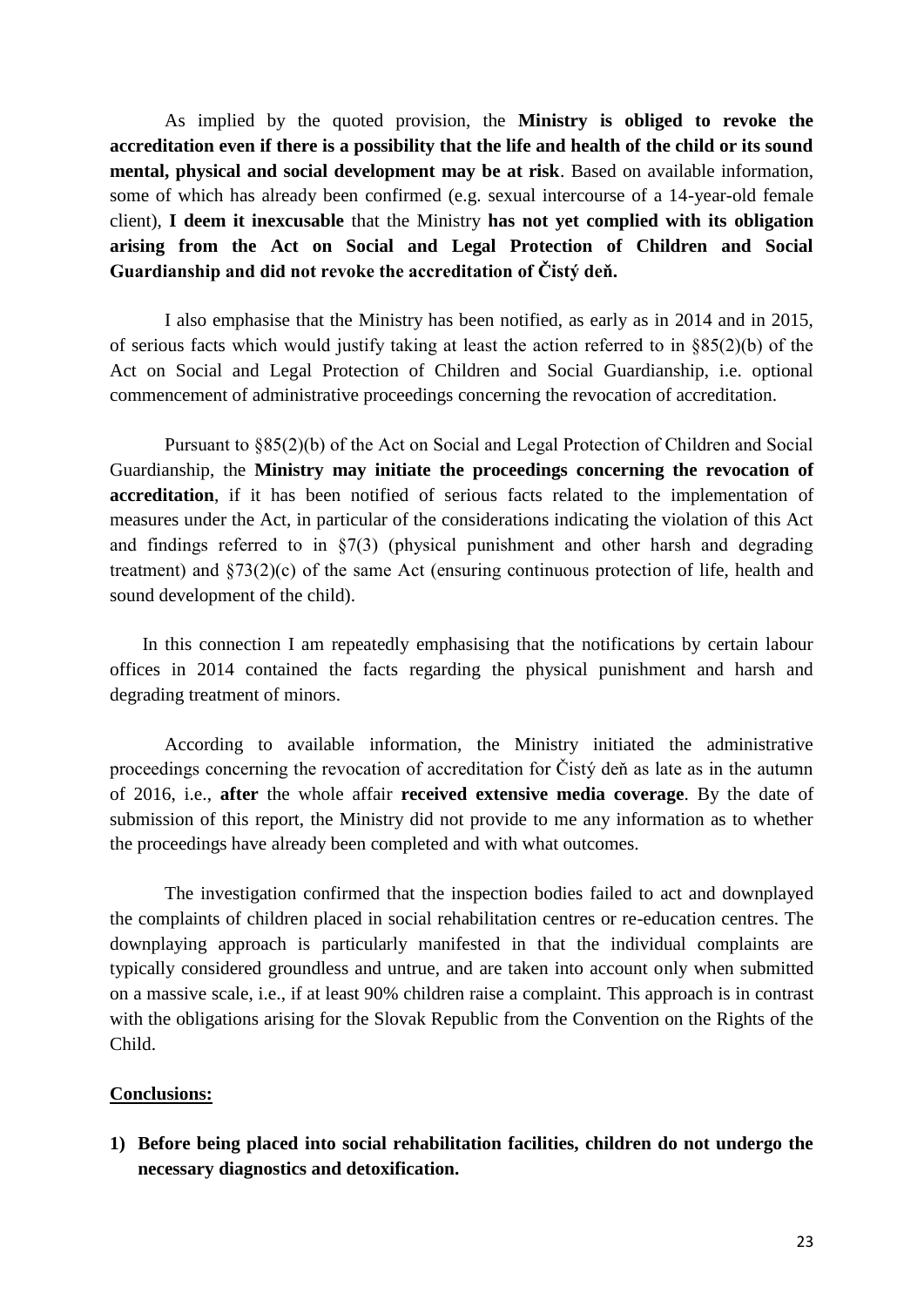- **2) Within the proceedings concerning the imposition of an educational measure, the courts failed to obtain the views of the minors directly and rather did so through other persons.**
- **3) Within the proceedings concerning the imposition of an educational measure, the rehabilitation centres are in a conflict of interests.**
- **4) In selecting a suitable facility and during its subsequent control, the institutional needs of authorities in charge of social and legal protection of children and social guardianship are placed above the interests of the child.**
- **5) The authorities in charge of social and legal protection of children and social guardianship have no standards in place to clarify which authority should carry out inspections in facilities, as well as how they should be carried out and what their subject-matter should be.**
- **6) The possibility of outpatient treatment prior to being placed into an institutional facility is almost never offered.**
- **7) The Ministry has been aware, at least since October 2014, of the serious facts concerning the violation of the rights of children which would substantiate the commencement of proceedings referred to in §85(1)(a) or §85(2)(b) of the Act on Social and Legal Protection of Children and Social Guardianship. The administrative proceedings were commenced as late as in 2016 and the Ministry has not provided the necessary information about its outcomes to date.**
- **8) The inspection bodies tend to downplay the complaints submitted by individuals.**
- **9) The relapse of children that have undergone social rehabilitation is not monitored as relevant data.**

V.

**Another of the cases related to the social and legal protection of children** and social guardianship involved a complaint expressing the concerns about a possible violation of the rights of children where children below six years of age were taken into a children's home instead of being provided personal care in a foster family.

Pursuant to §53(2) of the Act on Social and Legal Protection of Children and Social Guardianship, a children's home is required to create such conditions so that **every child below three years of age**, which is admitted to a children's home, be **placed into a foster**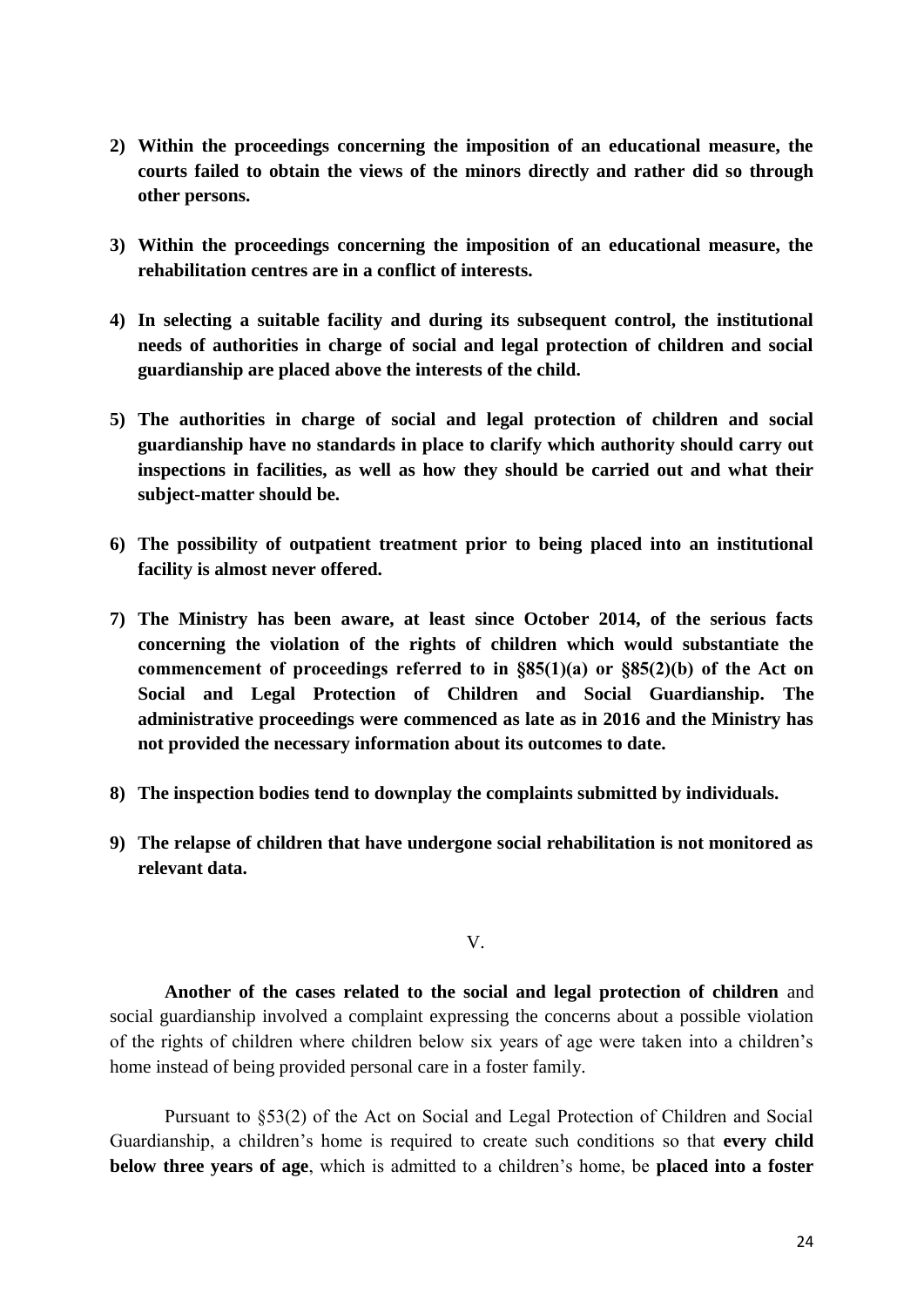**family no later than after four-week diagnostics**; **this does not apply in the case of children whose health condition** requires special care in a specialised separate group for children with mental disorders, based on an opinion issued in accordance with a separate regulation, with mental disability, physical handicap, sensory disability or a combination of disabilities and in the case of children whose health condition requires special care provided only in a residential facility based on an opinion issued in accordance with a separate regulation, in the case of a child of a minor mother, or where it is in the interests of the child for the purposes of preserving the sibling bond.

Pursuant to §100j(8) of the Act on Social and Legal Protection of Children and Social Guardianship, the founders of children's homes are required to ensure and create, until 31 December 2011, such conditions within the children's homes so that as of 1 January 2012 **every child below six years of age** be **integrated into a foster family** after its placement in the children's home no later than following the completion of diagnostics, with the exception of children whose health condition demonstrably requires special care in a specialised separate group, or with the exception of a child of a minor mother, or where it is in the interests of the child for the purposes of maintaining the sibling bond.

In this case, the lawyers of the Office of the Public Defender of Rights did not manage to verify reliably whether children of up to 6 years of age were placed with a foster mother or in a children's home and, therefore, they did not succeed in identifying the method and form of care provided to these children. For this reason I filed a petition with the courts which made the decisions regarding the placement of children in order to initiate the proceedings ex officio. Pursuant to §91(2) of the Administration and Office Rules of District Courts, Regional Courts, the Special Court and Military Courts, a **judge is authorised to examine the manner in which institutional upbringing is ensured also by making a visit to the facility in person. I proposed that the competent courts verify the manner, level and, in particular, the form of care provided to children in order to decide, based on their own findings, whether they should initiate ex officio proceedings concerning the change of an institutional facility.** A total of 9 requests were filed in order to review the care for two children. Within the process of examining the request, the director of the children's home told the lawyers of the Office of the Public Defender of Rights that the case was also being handled by the prosecution. As a result of this fact (which was verified as well), the public defender of rights was required by law to discontinue the request (pursuant to  $$15(1)(c)$  of Act No. 564/2001 Coll. on the Public Defender of Rights as amended and, therefore, it discontinued the request.

However, in the period prior to the discontinuation of the request, the lawyers of the Office of the Public Defender of Rights have ascertained such facts regarding the system of substitute care provision by foster parents to a child below 6 years of age that are casting serious doubts on whether this system is correctly set up and organised. Meanwhile, the need to examine whether this system is functioning in a way that benefits the interests of children or whether it pursues other interests has increased because even the courts failed to ascertain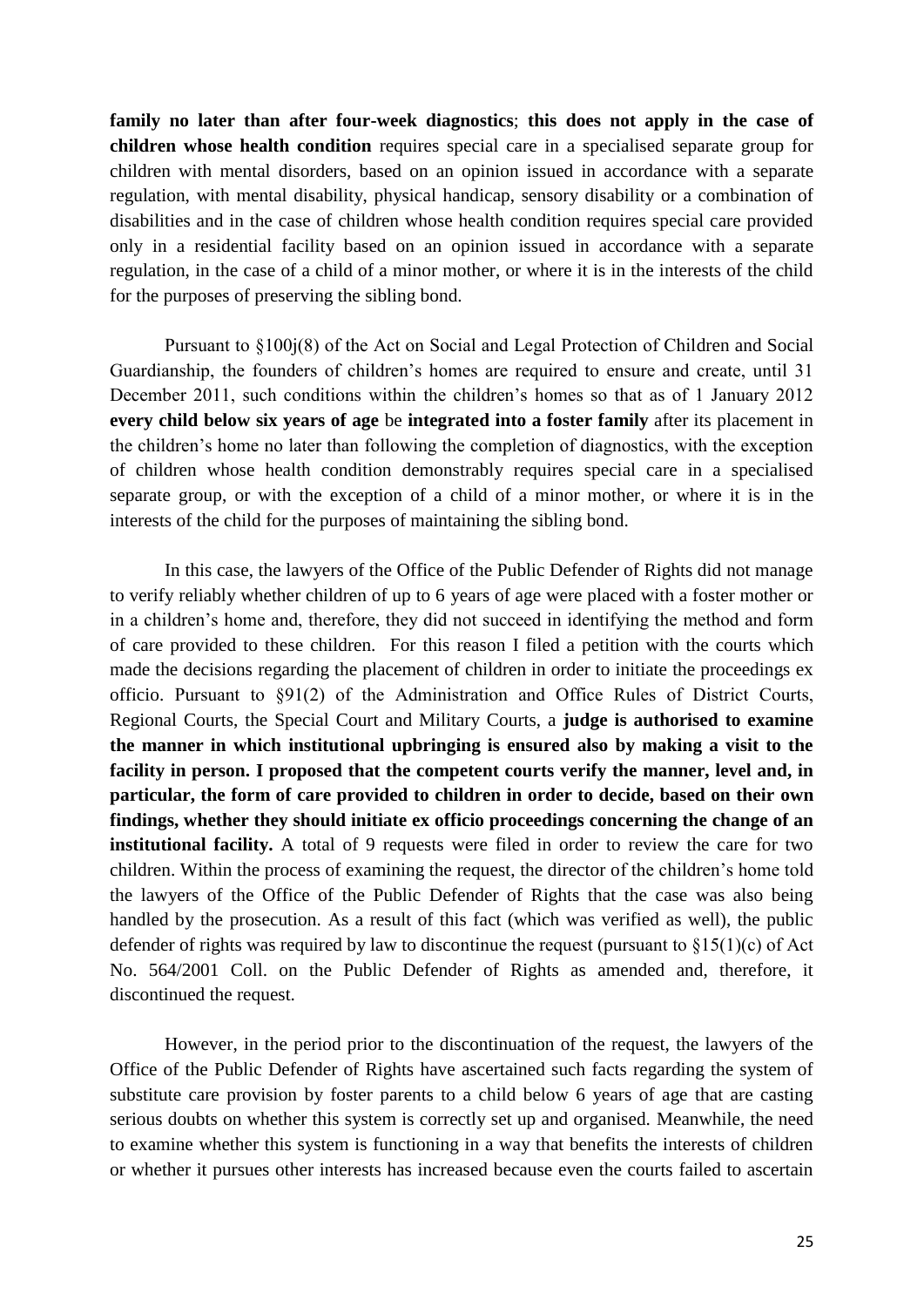the facts demonstrating how the care is provided to children whereas the prosecution did not mention this aspect in the outcomes of its proceedings either. In fact, the prosecution did not present any information as to how children are cared for, and only noted that no violation of the law has been ascertained. The courts, for instance, delivered the following outcomes:

- in the case of **three children,** the court did not find a reason to initiate the proceedings because, at the time when the court dealt with the request, the children were not staying in the children's home anymore but were in the care of their future parents, i.e., there would be no purpose in examining the conditions of institutional care in the children's home by the court when the children were not there anymore;
- in the case of another **two children**, the court also failed to find a reason to initiate the proceedings ex officio because the children were taken into the care of their aunt approximately one and a half months after the request has been lodged.
- in the case of another **five children,** the courts requested the competent labour office to provide a report about how the children are cared for and, also based on that report, they did not initiate the proceedings ex officio;
- In the case of **two children,** the judges carried out an on-site visit in person and made the following record in their report: "*After entering the children's home we have ascertained that the premises were clean and maintained to high hygiene standards, completely furnished with nice-looking and suitable furniture, and tailored to the requirements of the care for minors. The children's rooms were furnished with beds for children, writing desks, built-in closets with neatly organized clothes, carpets, curtains, high-quality furniture and many high-quality toys. Bathrooms and toilets were clean and neatly furnished. At the time of the visit, the minors were not at home because they were in school or in a kindergarten. In light of the above findings, the court shall not take the submitted request into consideration, as the court has ascertained no circumstances that would justify the commencement of the proceedings ex officio pursuant to §8l of the Code of Civil Procedure in order to change the designated facility for the provision of institutional care for the minors*". As implied by the above notification, the **court failed to ascertain how** the care and upbringing is ensured for the children and by whom; it only ascertained the appearance of the premises where the care is (presumably) taking place.

At my own initiative, I instructed the Office of the Public Defender of Rights to investigate whether the existing system for the implementation of institutional care, immediate actions and educational measures for children under six years of age, which are performed by a foster family, is organised and ensured in the best interests of children, and whether its competent supervision is ensured as well. The results of the investigation have revealed major shortcomings in the current system in terms of ensuring the protection of the children's rights, as well as the fact that, in a system set up in this manner, the interests of children are not treated as a priority. The serious system-level shortcomings will be presented in a particular example.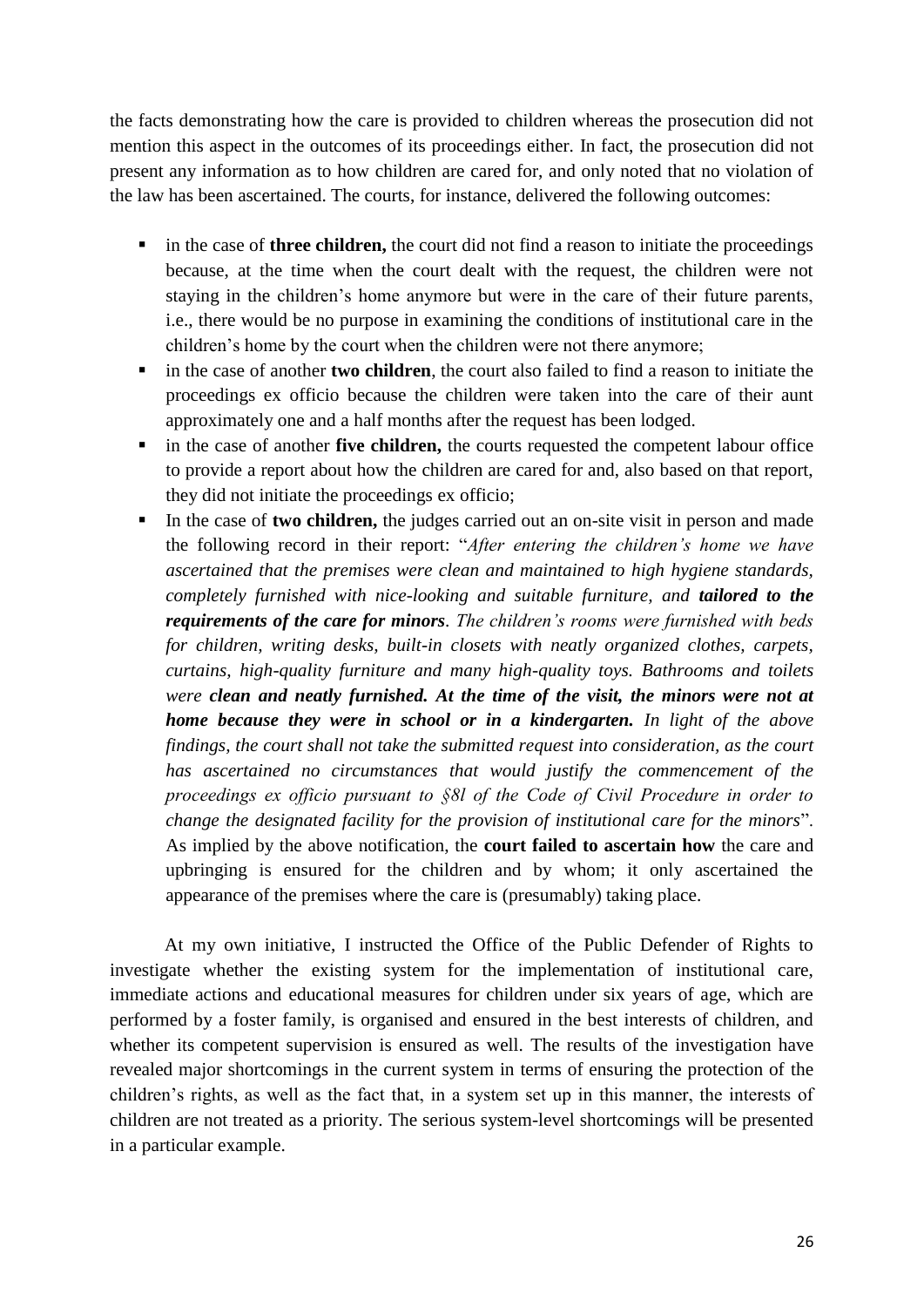### **In accordance with the law:**

The legal relationships, which are **established by** public **authorities** (and courts) in placing children below six years of age into the care of foster families, are based on laws. Albeit in line with the law, these authorities may **create a conflict of interests between the best interests of the child placed into the care of a foster mother and the interests of the foster mother.**

As a result of measures adopted by authorities in charge of social and legal protection (and courts), as many as four children below one year of age are sometimes taken into the care of one person – foster mother – and this is taking place in line with the laws and regulations.

As one and the same person, the foster mother, in addition to ensuring the care for four babies simultaneously, **also discharges her duties as the director of the children's home** in line with the law**. This means that the foster mother is employed by the children's home and, in addition, she acts as both the director of the children's home and the managing director of a civic association which is the founder of that children's home. And all of this is in line with the law.**

The above enumeration implies that, as regards the discharge of her **duties of a foster parent, the foster mother is actually accountable to the director of the children's home, that is, herself.** 

It is clear that the **absence of direct oversight** over the foster parent by the director of the children's home is **not in a child's best interests.** However, this is how our system has been set up – and this is also how it functions in practice and in line with the laws.

At the same time, the **overlap of functions** constitutes a serious system-level shortcoming even with regard to the number of children placed into the care of a foster family, as it lends itself to making use of the exemption referred to in §53(8) of the Act on Social and Legal Protection of Children and Social Guardianship conveniently. Under this exemption, it is **possible to increase the number of children in a foster family subject to the founder's consent**.

**Therefore, if the founder of the children's home, its director and the foster parent are the same person, this means that, in order to be able to increase the number of children placed in his/her care in excess of the number established by the Ministry's**  decree of 18 December 2008<sup>9</sup> (hereinafter referred to as the "Decree"), this person would **only have to request, while acting in the capacity of the director of the children's home,** 

 $\overline{a}$ 

<sup>&</sup>lt;sup>9</sup> Pursuant to the Decree of the Ministry of Labour, Social Affairs and the Family of the Slovak Republic of 18 December 2008 implementing certain provisions of the Act on Social and Legal Protection of Children and Social Guardianship, a maximum of three children may be taken into the care of a foster parent as an individual.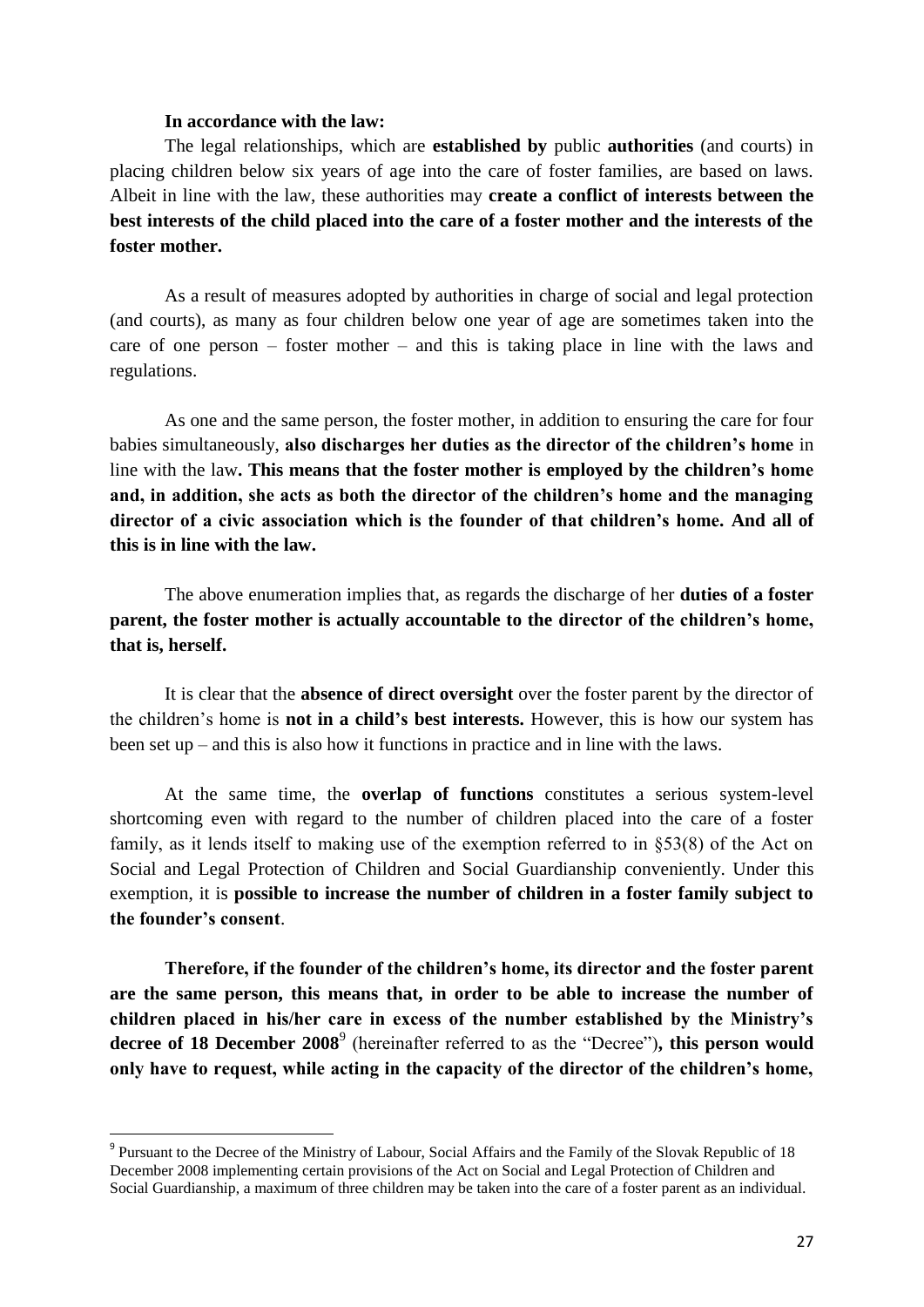**the consent of the founder of the children's home, i.e., to request the consent from himself or herself.**

The **monthly reports on the number of children** and young adults confirm that **the number of children per foster parent**, as established by the Decree, **was indeed overrun** in the case of the children's home PETO, which is presented as an example taken from practice.

As implied by the provided data for the children's home PETO, there were 3.5 children per foster parent in November 2015, four children in December 2015 and 3.33 children in January 2016. **On the other hand, however, the capacity utilisation of foster families in other public or private children's homes was not reaching 100% during that period.** This means that the children could have also been placed into a different children's home in order to preserve the number of children per foster parent as contemplated by the Decree<sup>10</sup> (see the Chart below).

**Because the purpose of placing children aged 6 or below into foster families is to ensure their sound mental, physical, emotional and social development in a family environment that will allow the children to develop the necessary relationship bonds for their future life, the question remains whether the placement of children into such children's home, despite free capacities being available in other children's homes, can be seen as a course of action that treats the best interests of the child as a primary consideration.**



Chart 1

1

 $10$  Data taken from monthly reports on the number of children and young adults as per internal regulation IN – 065/2016 for the Bratislava region during the period between 1 July 2015 and 30 September 2016.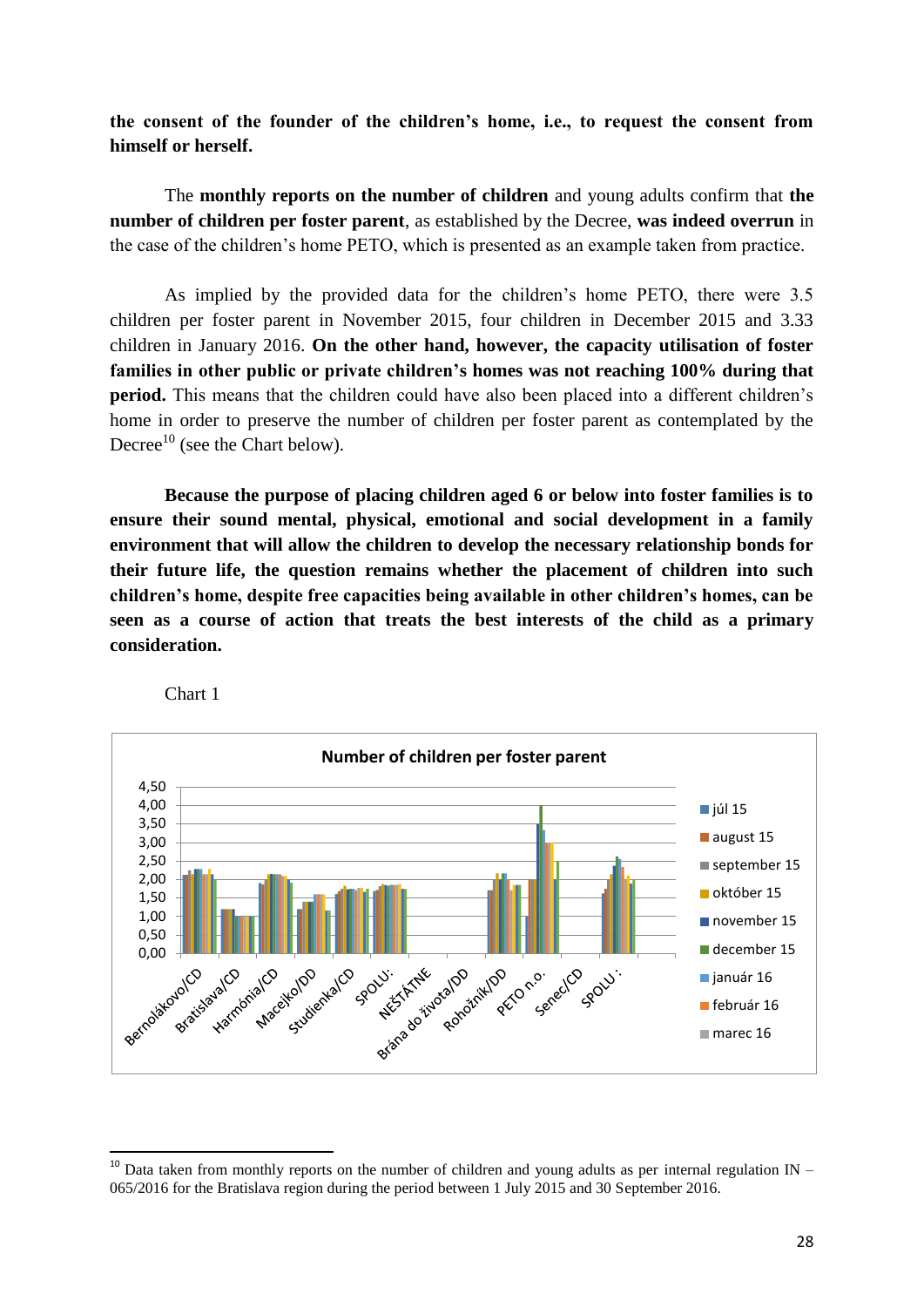Because **children's homes are required**, under the Central Office's internal regulation IN 065/2016, to send "Monthly reports on selected statistical indicators of children's homes" to the Central Office regularly – on a monthly basis by the  $5<sup>th</sup>$  day of the following calendar month, the **Central Office should have been aware** of the fact that no additional children below six years of age should be placed in the children's home PETO because it does not have a sufficient number of foster parents at its disposal. Therefore, the child must be placed into the so-called "group", i.e., into a children's home where the care is not provided by a foster family.

**The purpose of this provision in the internal regulation is to monitor, inter alia, the statistical data regarding the utilisation of capacity in children's homes, the placement of children into children's homes and keeping track of the organisational structure of children's home** (the number and structure of employees, the number of children and their placement into groups and foster families).

In a situation where the Central Office is already collecting such data, it would be logical to take that data into account when designating the facility into which the child is to be placed. In doing so, the Central Office is required to take the best interests of the child into account which means that, in such cases, the Central Office should not, as a principle, support the overrunning of the number of children placed in the care of a foster parent unless such an approach is inevitable. But **it has become evident that, within this system of substitute care, albeit being in line with the law and other regulations, children have no specific and particular guarantor appointed to protect their rights.** 

However, as shown in the chart below, the reason why the Central Office collects the data from the children's homes is probably because it is required to do so by law, yet the law does not require the Central Office to be guided by such data in its actions and decisions. This approach would indeed be logical and in favour of the children. The findings from the investigation would have been different if the Central Office took into account the above data in its actions and decisions. A situation where **the only children placed into a single private children's home were children below one year of age**, even though the facility demonstrably did not have a sufficient number of foster parents at its disposal, would not have happened at all (see Charts 2 and 3).

As revealed by the provided data, in the period between 1 July 2015 and 31 December 2015 the only **children placed with foster families of the children's home PETO were babies under one year of age**. This situation has not occurred in any of the other public or private children's homes. As shown by Chart 2, the proportion of children below one year of age in foster families was between 0% and 60% in other children's homes.

Chart 2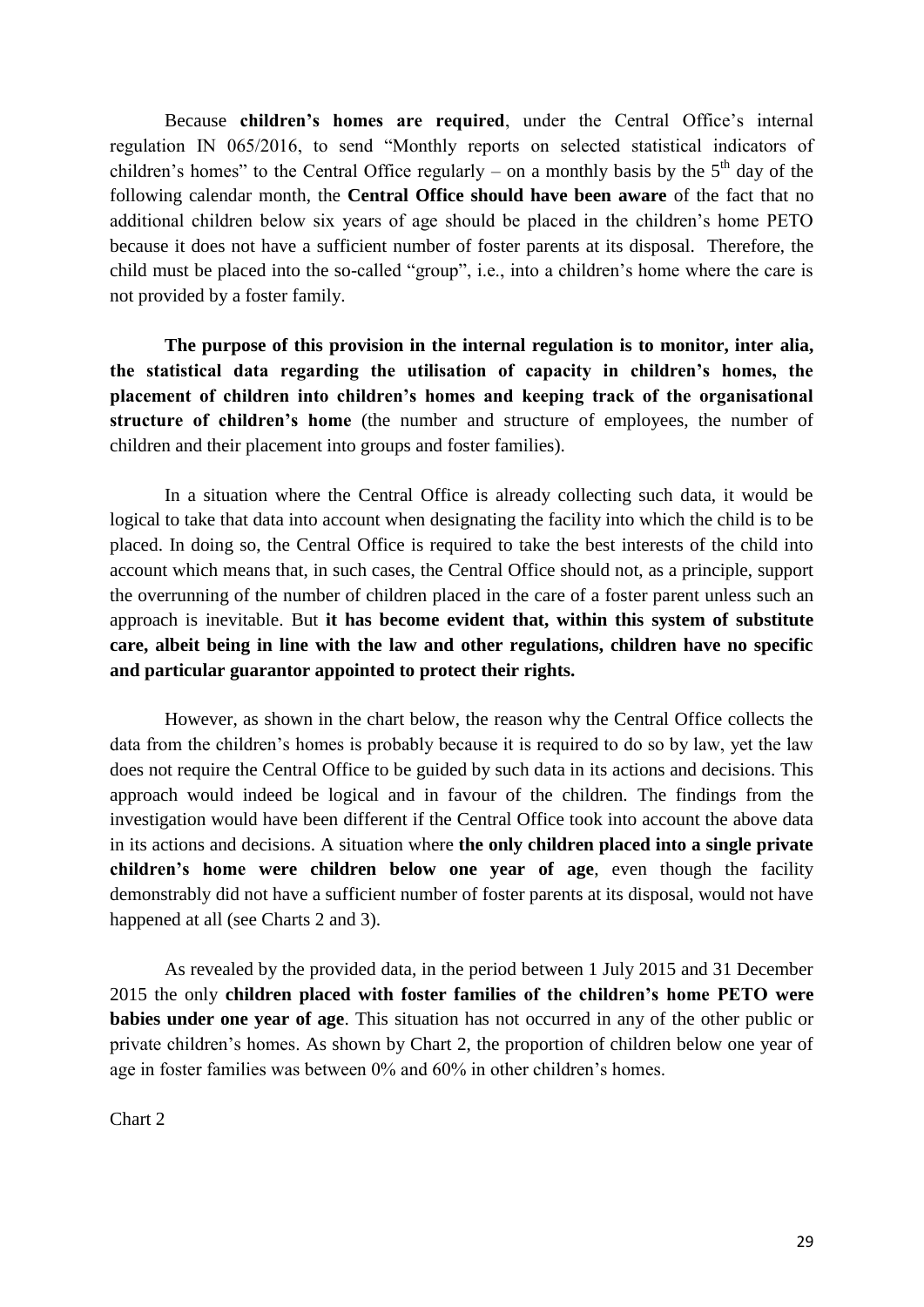

Over the period between 1 January and 30 September 2016, the proportion of children below one year of age placed with foster parents of the children's home PETO has declined slightly, but remained unusually high in comparison with other children's homes. In the children's home PETO, babies below one year of age comprised 80% children placed with foster parents, whereas the number of children under one year of age in other children's homes was between 0% and 57.14% during the same period (see Chart 3).



I am not ruling out that, in individual cases, a foster parent can be an extraordinarily capable person who is able to care for three and more children under one year of age all by himself or herself in an exemplary manner. However, the question remains whether **a single** 

Chart 3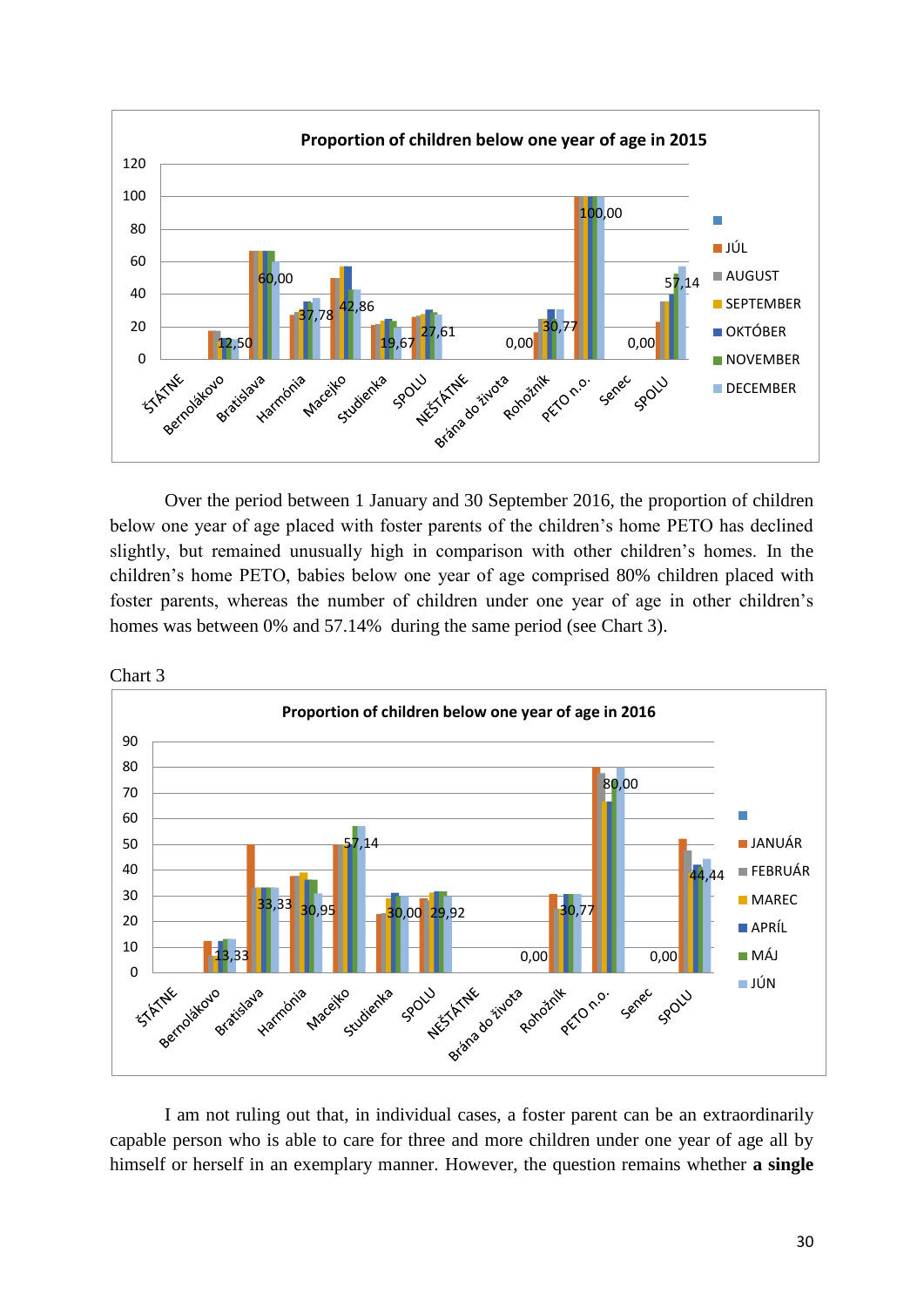**foster parent is really able to provide sufficient care to each child to an extent that is necessary, in every individual case, for the child to develop a relationship bond with the foster parent as required by the child's healthy development in the future.** It is generally acknowledged that children start developing their relationship bond already during the first days after their birth and, therefore, their placement with a foster parent is not the only important aspect, because the foster parent should also have enough time and energy to devote to every child as necessary in each individual case.<sup>11</sup> The foster mother presented in our practical example, who was regarded by the competent authorities as acting in line with the law, was simultaneously discharging the duties of the director of the children's home and the managing director of the founder.

The **child care system** which allows placing an unlimited number of little children into the care of a foster parent, who is not subject to any independent supervision, on the basis of an exemption which the foster parent, as an individual, may grant to himself or herself, is not capable of guaranteeing the child's right to special protection and is in contrast with the best interests of the child also for other reasons. A system set up in this manner does not actually respect the rights of the child. Of course, **it is not the material aspects of livelihood that become an issue of concern in the case of such a foster parent, because the state is providing financial contribution for caregivers.** The problem is rather in ensuring adequate personal upbringing and care for such a little child. **However, is it possible for a foster parent to handle the duties of upbringing and care for four children below one year of age simultaneously and as required? We are not referring to institutional care but rather a form of personal care.**

The course of action by the Central Office is governed in more detail by another of its internal regulations: IN– 030/2011 "Coordination of the placement of children into facilities of social and legal protection of children and social guardianship designated for the implementation of court decisions and reporting on availability of vacancies in the facilities of social and legal protection of children and social guardianship designated for the implementation of court decisions". **The very purpose of this internal regulation makes it obvious that the best interests of the child are not taken into account at all – neither as the child's right, nor as an interpretative legal principle and definitely not as a rule of procedure.**

The purpose of the standard is aimed at ensuring:

1

- a) a uniform procedure to coordinate the placement of children into facilities and at determining a uniform method of communication between entities involved in this process;
- b) the collection/storage/availability of data on vacancies in facilities;
- c) the suitable processing of data and linking the outputs with the overall strategy for the implementation of judicial decisions;

<sup>&</sup>lt;sup>11</sup> *Dr. Arthur Becker – Weidman*, Fulfilling the needs of children in institutional care, a conference organised by the OZ Archa civic association on 10 November 2016, www.archaoz.sk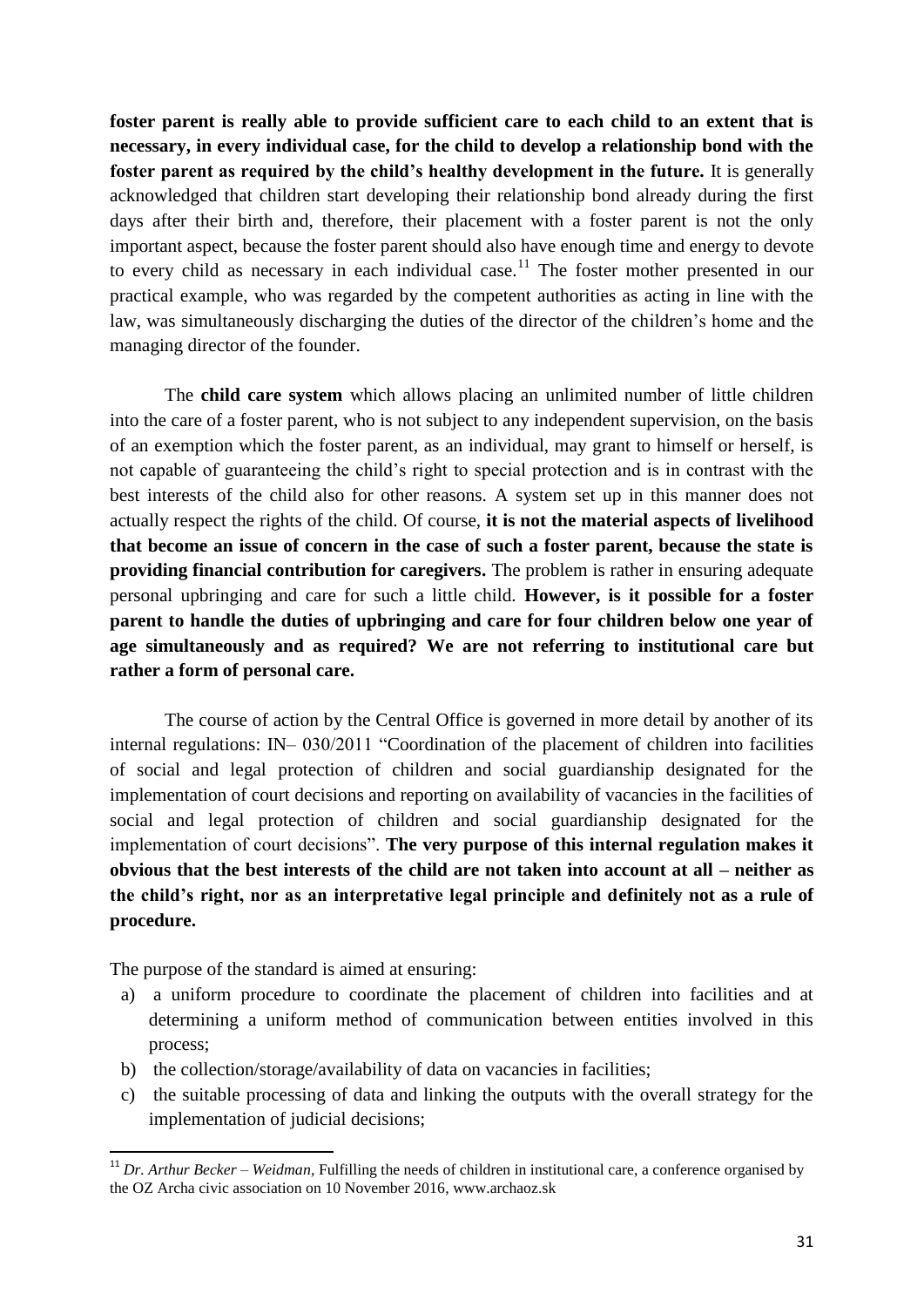d) updates of data enabling effective coordination with respect to the placement of children into facilities.

**The internal regulation referred to above is therefore primarily aimed at ensuring a smooth process with regard to designating the facilities at institutional level**. The only provision which indicates, at least partially, consideration for the best interests of the child is the provision which states that, in designating the facility, a labour office employee is to provide to the Central Office's coordinator, in addition to basic information about the child, also information about the child's special needs, basic information about the child's family, the reasons for the placement of the child in a facility designated for the implementation of the court's measure, as well as other serious facts.

# **Summary of the findings** I.

**As was the case with the Čistý deň rehabilitation centre, the investigation also revealed shortcomings in inspections carried out in the children's home PETO, in particular as regards their independence**.

**A lack of independent control** is based on the fact that, where the Central Office performs an inspection in a children's home, the Central Office is only checking itself again because, first of all, it is the Central Office which decides, in accordance with internal regulation IN 030/2011, in which children's home the child will be placed. It is therefore very unlikely for the Central Office to arrive, upon performing such inspection, at a conclusion that it had placed the child into an unsuitable facility, de facto noting that **it was, first of all, the Central Office which made a mistake in designating that facility**.

Pursuant to §73(1)(c) of the Act on Social and Legal Protection of Children and Social Guardianship, the Central Office is competent to carry out inspections in children's homes. However, in carrying out the inspection, the Central Office only proceeds in line with Act No. 10/1996 Coll. on control in state administration, as amended, which does not prescribe any detailed procedure to be followed during the inspection.

At the same time, the Central Office does not have at its disposal **any binding standards** enabling its employees to objectively and comprehensively verify whether the basic rights and freedoms of children are violated in facilities in which measures of social and legal protection of children and social guardianship are implemented. The inspection is therefore carried out in a similar manner as is the case with social rehabilitation facilities – only by inspecting documentary evidence, i.e., the children's case files, and by checking the material resources in the facility.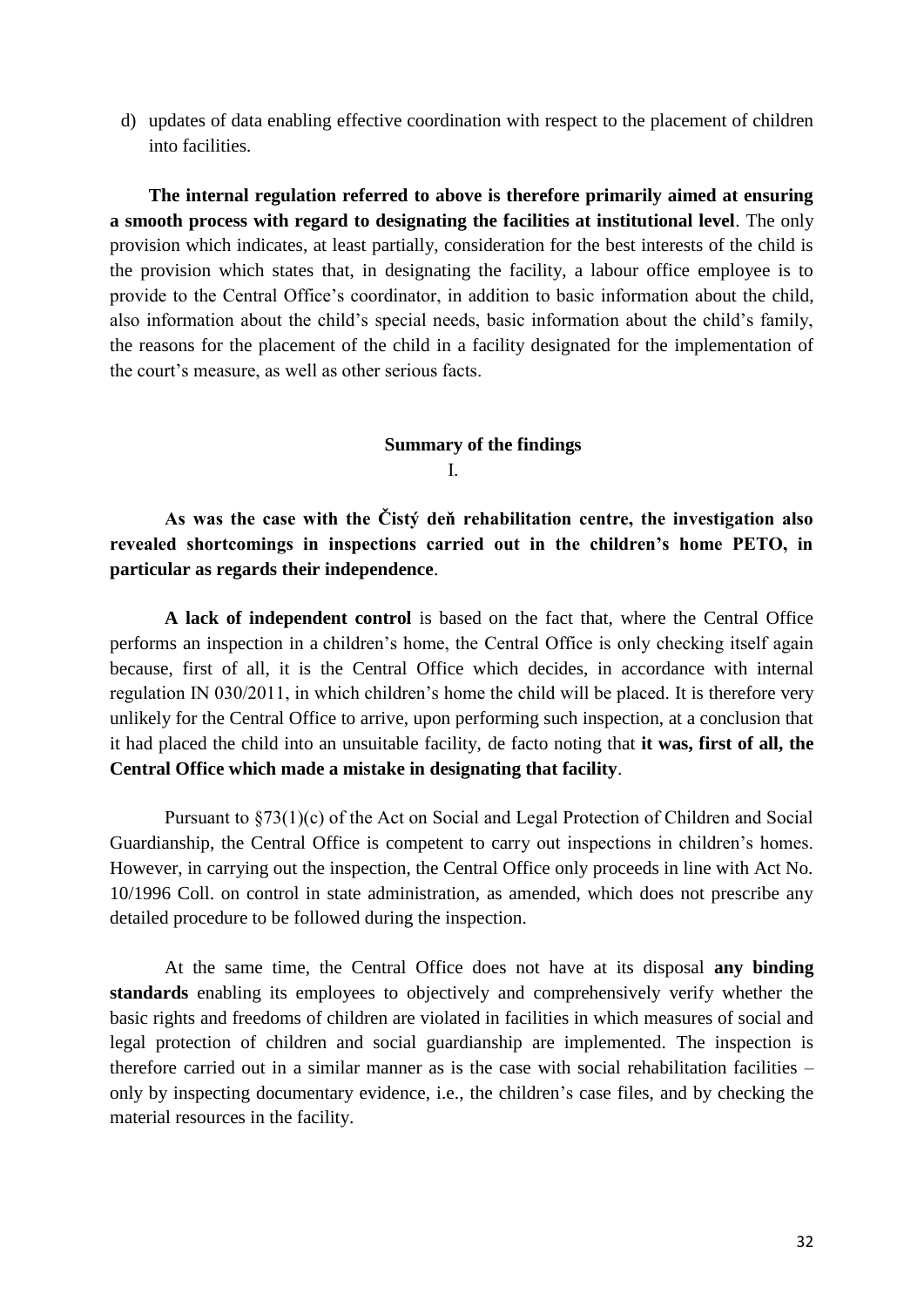Even in this case, the **Ministry's inspection is almost non-existent as well** because it is obvious that the Ministry – in a situation where it fails to see that the conditions for obligatory revocation of accreditation of the Čistý deň rehabilitation centre have been met – would not consider revoking the accreditation "only" for infringing the law.

In Article 25 of the Convention on the Rights of the Child, the States Parties *expressly recognize the right of a child who has been placed by the competent authorities for the purposes of care, protection or treatment of his or her physical or mental health, to a periodic review of the treatment provided to the child and all other circumstances relevant to his or her placement* and in Article 3(3) of the Convention on the Rights of the Child the States Parties undertake to *ensure that the institutions, services and facilities responsible for the care or protection of children shall conform with the standards established by competent authorities, particularly in the areas of safety, health, in the number and suitability of their staff, as well as competent supervision.*

**However, it is obvious that the described system of social and legal protection of children and social guardianship does not provide any reasonable argument to support a conclusion that the system is in the best interests of the child.**

**The investigations brought, inter alia, the following findings**:

- **1) The courts, save for a few exceptions, do not allow the child to be heard within all proceedings which affect that child.**
- **2) The courts almost never check, in person, the facilities where children are placed.**
- **3) By allowing the overlap of functions in the case of the founder of a children's home, the director of the children's home and the foster parent, the Act on Social and Legal Protection of Children and Social Guardianship provides the means for circumventing the ratio legis of this Act and, in combination with incompetent control, weakens the social and legal protection of children.**
- **4) In designating the facility where the child is to be placed, it is rather the interests of the facility which prevail over the best interests of the child.**
- **5) The inspection bodies are failing to exercise properly their control powers.**
- **6) There are no binding standards in place for the inspection bodies as to what they need to check in the facilities and how.**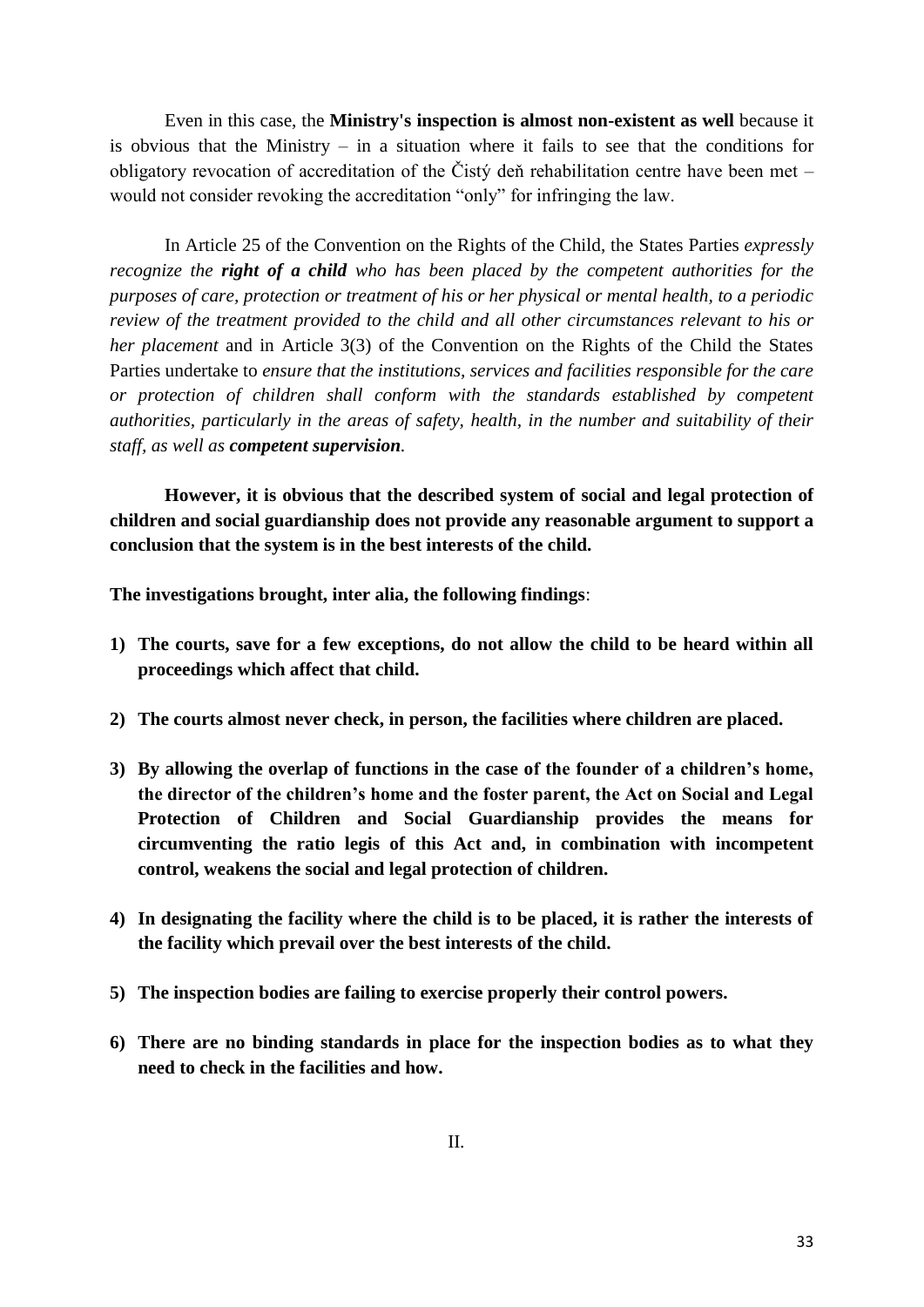**In light of the above facts, I recommend that the following measures be adopted by the National Council:**

- A. **To amend the Act on Social and Legal Protection of Children and Social Guardianship in a way that children may only be placed into a social rehabilitation centre after undergoing proper diagnostics and detoxification, even in those cases where the decision on their placement is made by a court on the basis of an immediate action or educational measure;**
- B. **To amend the Act on Social and Legal Protection of Children and Social Guardianship in a way that the number of mandatory visits in facilities for the implementation of the measures of social and legal protection of children and social guardianship is increased and that at least two of such visits must be unannounced;**
- C. **To amend the Act on Social and Legal Protection of Children and Social Guardianship in a way that it no longer allows the overlap of functions in the case of the founder of a children's home, its director and the foster parent;**
- D. **To reduce the number of children per foster parent or foster family as established by the Decree;**
- E. **To provide an alternative to institutional care so that institutional care becomes the**  *ultima ratio;*
- F. **To ensure that, within the proceedings in which the decision on the placement of a child into a facility for the implementation of the measures of social and legal protection of children and social guardianship is made, the views of the child are always taken into account and that the necessity and expediency of the child's placement into a facility for the implementation of the measures of social and legal protection of children and social guardianship be always reviewed and confirmed by an independent expert in child psychiatry;**
- G. **To ensure that labour offices have sufficient personnel, expertise and material resources enabling the social counsellors to discharge their duties in the best interests of the child;**
- H. **To ensure that social rehabilitation centres operate under the supervision of an expert guarantor whose professional guidance regarding the manner in which activities and measures are performed, including the methods, techniques and procedures, will be binding upon that rehabilitation centre;**
- I. **To put in place more stringent requirements regarding the number, qualification and suitability of expert staff in children's homes and social rehabilitation centres, as**